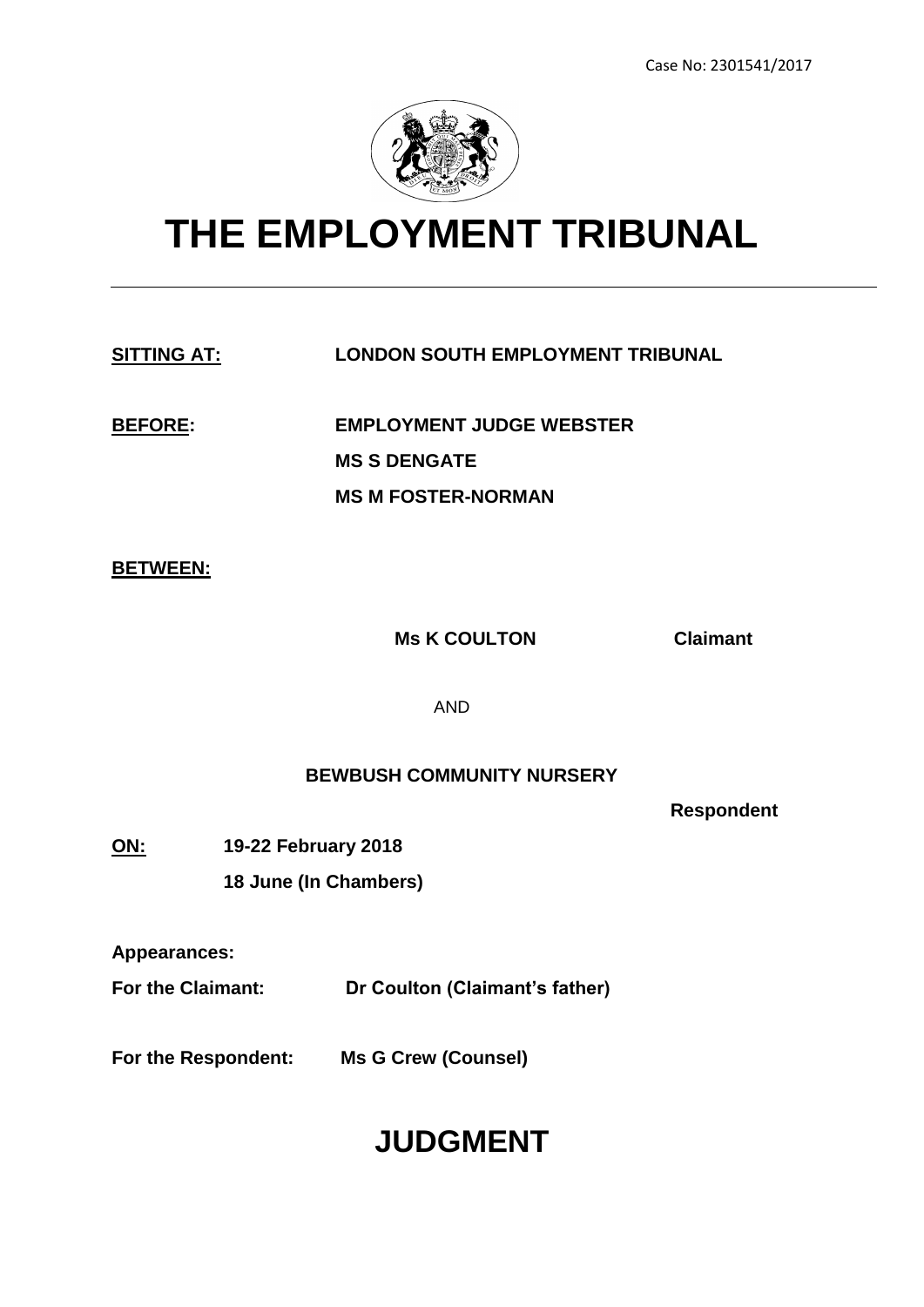- 1. The claimant was disabled in relation to her conditions of OCD and anxiety. The tribunal was provided with insufficient evidence to conclude that she was disabled by reason of her learning difficulties.
- 2. The Claimant's claim that the respondent failed to make reasonable adjustments which placed her at a disadvantage because of her OCD and anxiety is partially upheld.
- 3. The Claimant's claim that she was victimised because she brought tribunal proceedings or threatened to take tribunal proceedings is not upheld.
- 4. The Claimant's claim that she was subjected to harassment related to her anxiety and OCD is partially upheld in that we find that the respondent's comments that she ought to stand on her own two feet as opposed to rely on her parents amounted to harassment related to her disability.

# **WRITTEN REASONS**

# The Claim

- 5. By an ET1 dated 20 June 2017 the claimant brought claims of failure to make reasonable adjustments, disability related harassment and victimisation. Those claims were then expanded upon by three documents dated 25 September 2017 titled:
	- (i) Claimant's examples of harassment
	- (ii) Claimant's examples of reasonable adjustments
	- (iii) Claimant's examples of victimisation
- 6. By an ET3 dated 11 August 2017 the respondent refuted those claims. The respondent stated that they did not know that the claimant was disabled at the relevant time and had not subjected her to the treatment alleged related to her disability.
- 7. On 1 September 2017 a preliminary hearing established a list of issues which were confirmed and expanded on with the parties during this hearing (see below). Subsequent to that hearing and a production of medical evidence by the claimant, the respondent conceded that the claimant was disabled for the purposes of the Equality Act 2010 by reason of anxiety and obsessive compulsive disorder (OCD).

#### The Hearing

8. At the outset of the hearing whilst confirming the issues to be decided by the Tribunal, it became apparent that the claimant was also relying upon learning difficulties as part of her disability status. The respondent stated that this had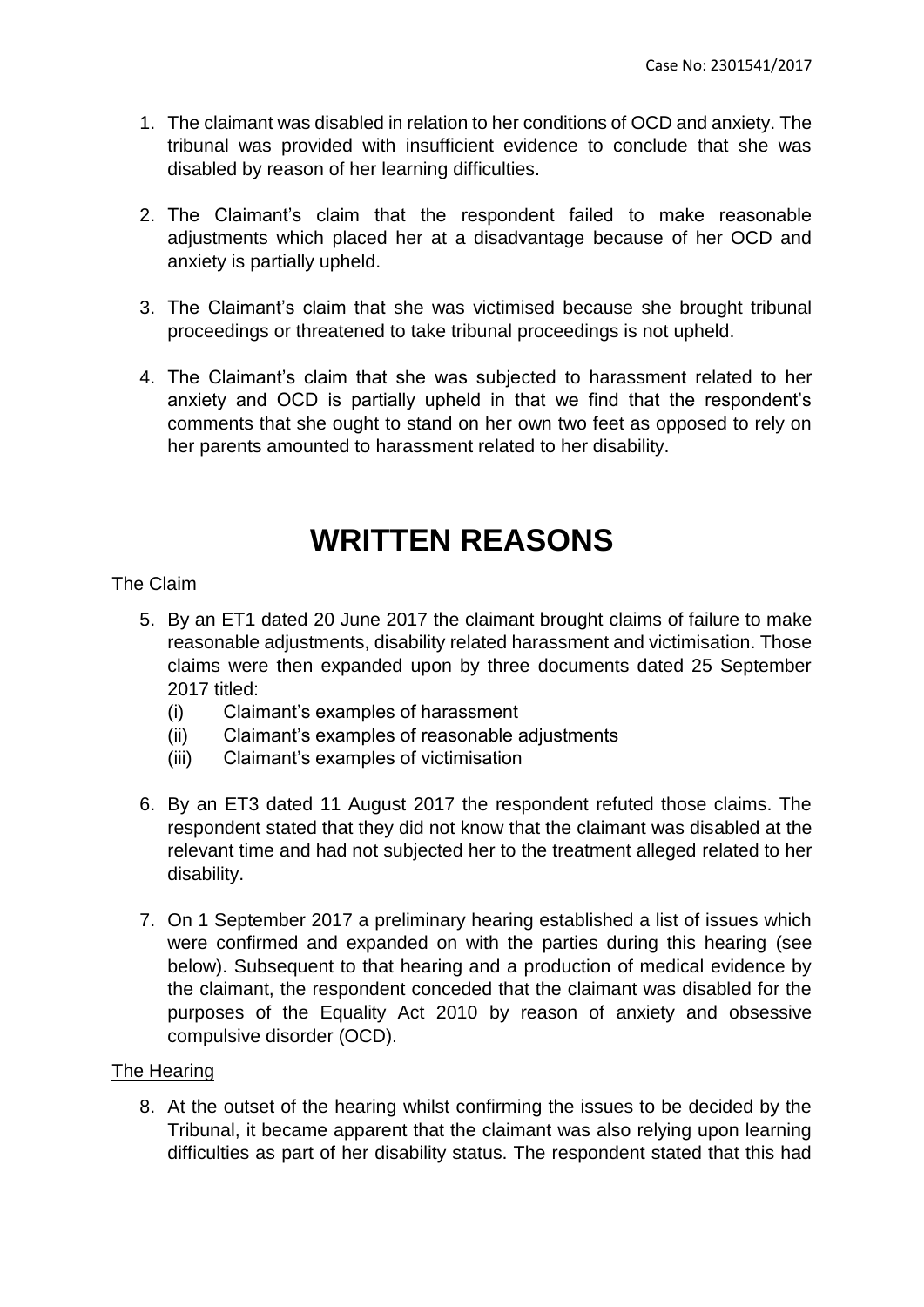not been raised at the preliminary hearing nor was it addressed in the statement of disability produced.

- 9. On examining the documents the Tribunal found that the claimant had not referred to learning difficulties in her ET1 or the 3 additional documents (statements of harassment, reasonable adjustments and victimisation) submitted to the respondent and the tribunal on 25 September. However, it is clearly referenced and evidenced in the claimant's 'Statement of Disability' which was also submitted on 25 September. The tribunal therefore concluded, despite objections from the respondent, that it needed to consider whether the claimant was disabled for the purposes of the Equality Act 2010 and whether any of claimant's claims were made out in relation to this disability as well as those of anxiety or OCD.
- 10.The respondent was given the opportunity to consider whether it conceded disability regarding the learning difficulties. The respondent's representative helpfully took a pragmatic approach. It was conceded that the claimant had suffered from learning difficulties that, whilst she was at school, could have constituted a disability. However the respondent did not concede that she was disabled by this condition at the relevant time, nor did they concede that they had known that she suffered from that condition at the relevant time.
- 11.The tribunal heard from 5 witnesses; the claimant, Dr Coulton, Amanda Webb, Linda Godley and Emily Worsfold. All witnesses provided written witness statements and gave evidence in person to the tribunal.
- 12.The tribunal was provided with 2 lever arch bundles of documents. It was apparent at the beginning of the hearing that the claimant's representative was seeking to use a different bundle of documents. It was established that in fact he was using the same documents but differently ordered. The tribunal insisted that any document references were made to the same bundle and this was agreed.
- 13.By agreement the respondent handed up more documents on the second day which related to the claimant's learning difficulties which had previously not been part of the bundle.
- 14.The Issues were agreed with the parties at the outset of the hearing.

#### The Issues

#### **Disability**

15.Was the claimant a disabled person for the purposes of the Equality Act 2010 with regard to her condition of learning difficulties?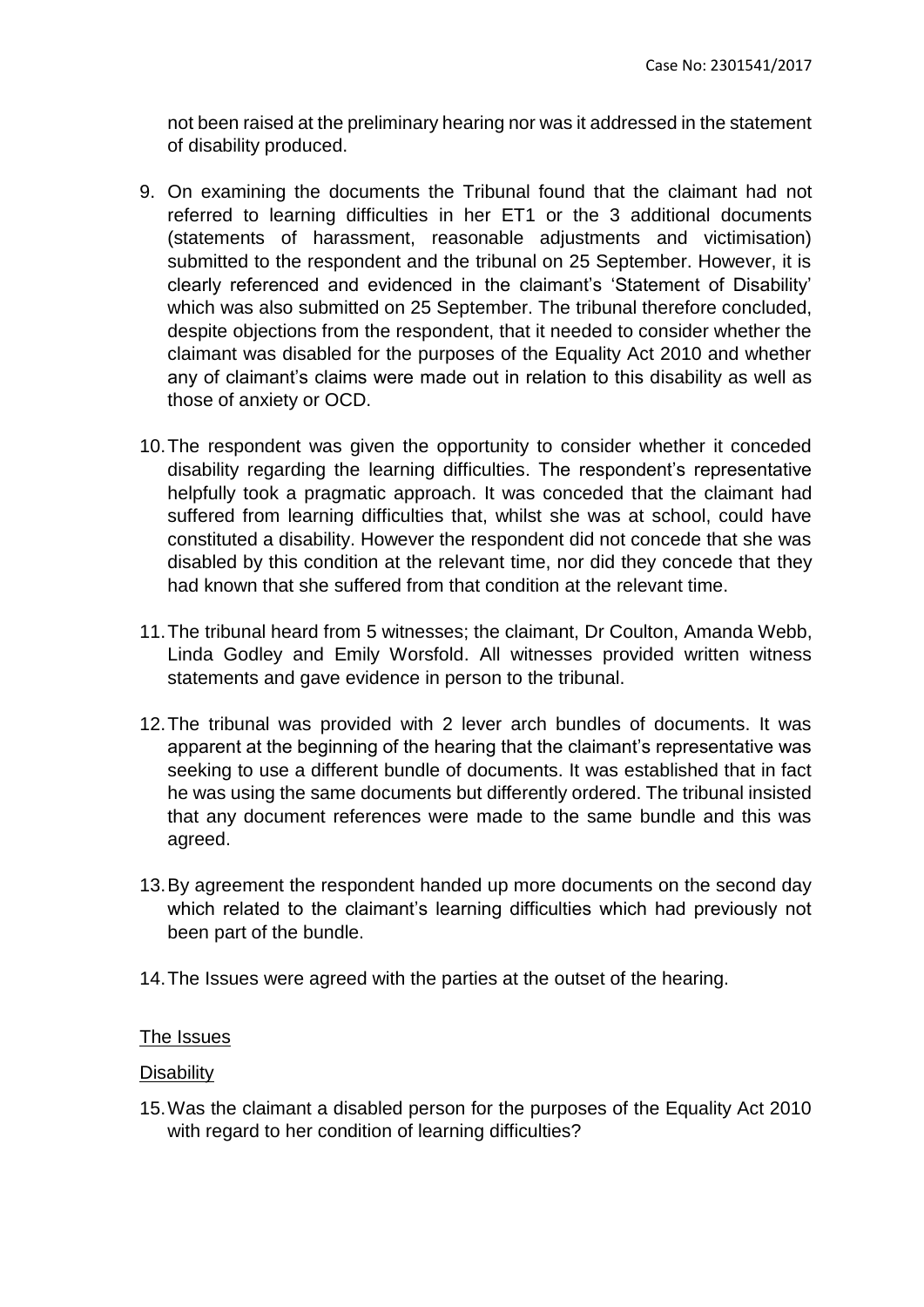16.Was the respondent aware or ought reasonably to have been aware that the claimant was disabled by reason of any of the three conditions at the material time?

Failure to make reasonable adjustments contrary to sections 20 and 21 of the 2010 Act

- 17. Was there a provision, criterion or practice applied by the respondent namely:
	- (i) Not to allow employees to be accompanied to meetings and
	- (ii) Not to hold meetings with an employee's chosen companion after the employee had resigned
- 18.If the PCPs were applied by the respondent was the claimant placed at a substantial disadvantage in comparison to a person who was not disabled. The claimant says that she was disadvantaged because her condition means that she was unable to deal with meetings on her own.
- 19.If so would it have been a reasonable adjustment to:
	- (i) Allow the claimant to be accompanied to the meetings and
	- (ii) To hold a meeting with her chosen companion (her father) after she had resigned.
	- (iii) Conducting the disciplinary, appeal or grievance meeting in a way which does not disadvantage or patronise me
	- (iv) Explaining the significance and potential consequences of disciplinary hearings
	- (v) Ensuring that the minutes of the disciplinary appeal or grievance meeting were properly recorded and a written copy of the minutes given to me as soon as possible after the meeting so that I was clear of the decision, what was expected of me in the future, and what action I was entitled to take after the meeting
	- (vi) Ensuring that formal procedures were followed properly
	- (vii) Disciplinary appeal and grievance meetings are documented with a fair degree of flexibility
	- (viii) Sufficient notice given of disciplinary appeal and grievance meetings is given so that I am able to prepare in advance
	- (ix) Full and detailed information of the disciplinary, appeal and grievance meetings is given in advance.

# Victimisation

- 20.The protected act relied upon by the claimant was her ET1 dated 20 June 2017. During the hearing it became apparent that the claimant was also relying upon her threat to take legal action in the letter dated 24 May 2017. The respondent admitted that both are capable of being protected acts within the meaning of section 27(2).
- 21.Whether the respondent subjected the claimant to a detriment because she had done the protected act.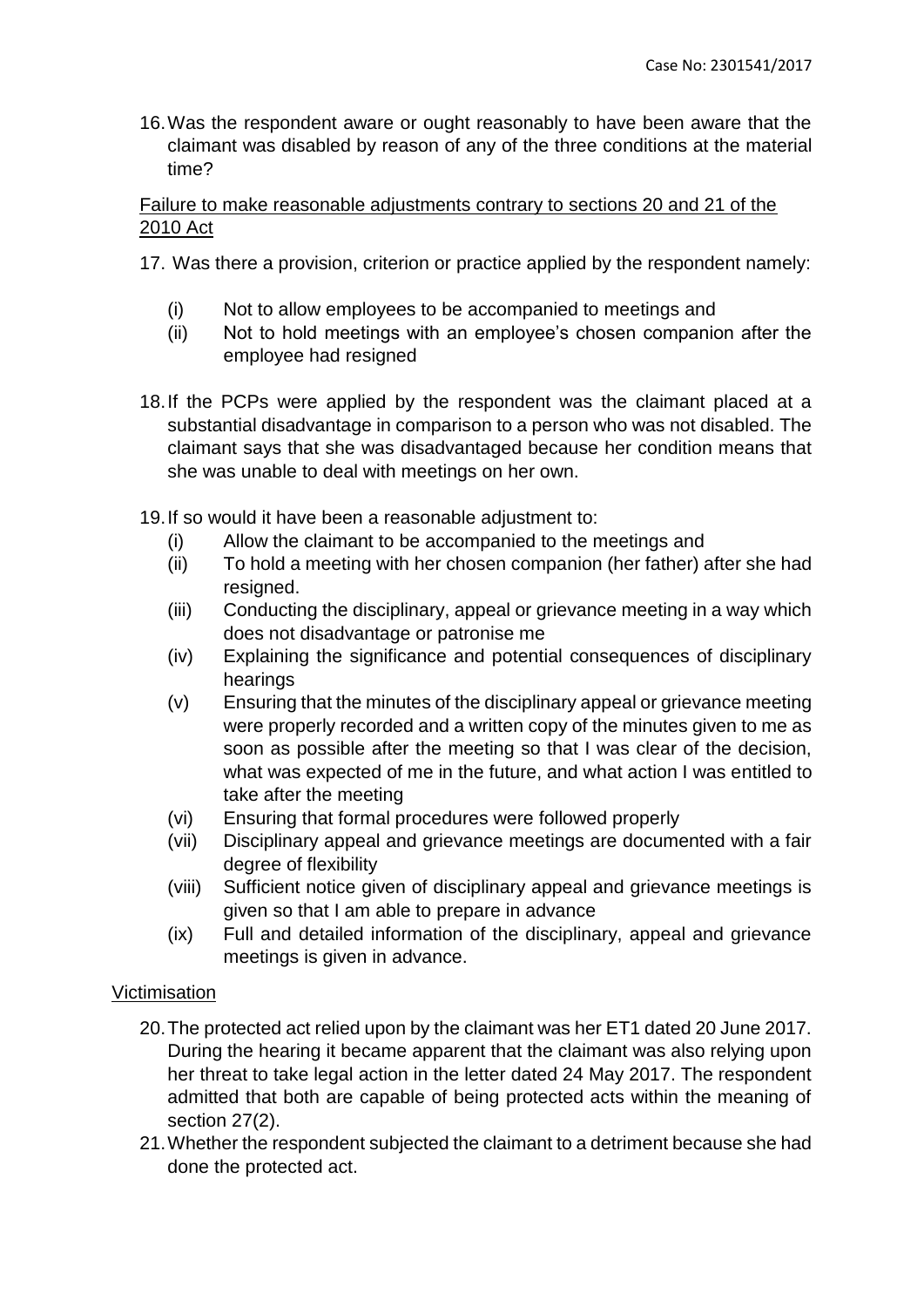22.The detriments relied upon by the claimant are:

- (i) The allegedly unfair reference given to other nurseries namely Banana Moon, Daisy Chain and Tinies.
- (ii) The DBS referral on 15 June 2017.

# Harassment contrary to section 26 of the 2010 Act

- 23.Whether the respondent engaged in unwanted conduct relating to the claimant's disability, The claimant says that the unwanted conduct was:
	- (i) The manner in which the return to work meeting on the  $16<sup>th</sup>$  March 2017 was conducted
	- (ii) On an occasion the claimant was told in a very patronising manner that if she had flu she should be at home in bed.
	- (iii) When the claimant has asked her father to help he she was told by the respondent that she was old enough to stand on her own two feet and not involve her father
	- (iv) On the  $24<sup>th</sup>$  May 2017 she was told off for using her mobile phone
	- (v) Being told by the respondent at the appeal hearing that perhaps she should look for another job outside childcare since she was not very good with children
	- (vi) On dates unknown the claimant says she was made to feel guilty when she asked to rearrange her shift so she could attend hospital for venesection.
	- (vii) Not being allowed to take a full week's holiday during February or march 2017.
- 24.Whether the unwanted conduct had the purpose or effect of creating an intimidating hostile degrading humiliating or offensive for the claimant.

# General observations

- 25.The claimant was a helpful and truthful witness. When asked questions she answered them in a straightforward way without trying to embellish matters. We concluded this largely because she answered questions which frequently contradicted what her father (also her representative) had said or was trying to suggest.
- 26.We found that the poor relationship between Dr Coulton and the respondent was pivotal to what had happened during the claimant's employment. We found that Dr Coulton whilst ostensibly trying to assist his daughter, who clearly required support, soured relationships between the claimant and the respondent because he thought he knew what the respondent ought to be doing and when. He appeared to feel entitled to tell his daughter's employer, with whom he had no direct relationship, how they ought to treat her but did not feel he needed to explain his involvement.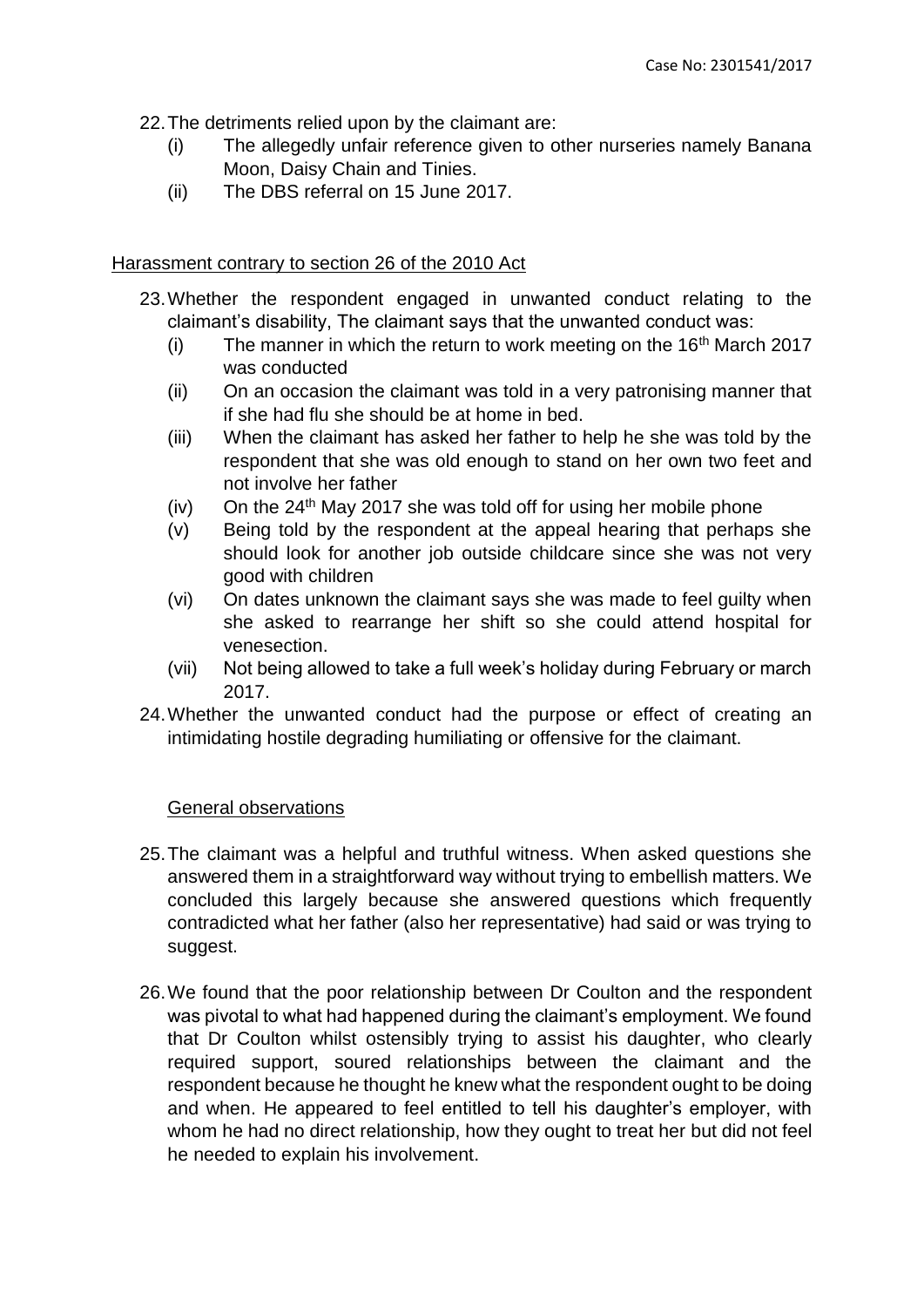27.It was a running theme both during the hearing before this tribunal and his daughter's employment with the respondent that he made assumptions as to what people knew about his daughter's conditions, what the law was with regard to various policies and procedures and what his intentions were when getting in touch with the respondent on his daughter's behalf. Those assumptions were frequently wrong and damaging. At times the tribunal believed that this was more his case against the respondent than his daughter's.

#### Findings of fact

- 28.The claimant was employed as a childcare practitioner by the respondent from 6 April 2016 until 26 May 2017. The respondent is a Community Interest Company which provides childcare services for early years children aged between 3 months to 8 years old.
- 29.The claimant has been diagnosed with Obsessive Compulsive Disorder, Anxiety and various learning difficulties which were not specified. The respondent conceded that the claimant was disabled for the purposes of the Equality Act 2010 at the relevant time with regard to the OCD and Anxiety. They did not concede that she was disabled by reason of Learning Difficulties at the relevant time. The respondent stated that it was unaware of all the conditions relied upon at the relevant time.
- 30.During her employment the claimant was given a written warning for her sickness absence levels. As a result of the way this was handled the claimant looked for another job and was offered another role at a different nursery, subject to references. She resigned from her role with the respondent but the new job offer was subsequently rescinded after the respondent provided a reference to the potential new employer. The respondent refused to allow the claimant to continue working with them beyond her notice period.
- 31.During the claimant's notice period a child escaped from the nursery premises. Following an investigation the respondent concluded that the claimant was probably responsible for the child escaping and referred the claimant to the DBS.

#### **Disability**

32.When the claimant attended an interview for the respondent she accepts that she did not tell the respondent directly or in her application form that she suffered from any health conditions.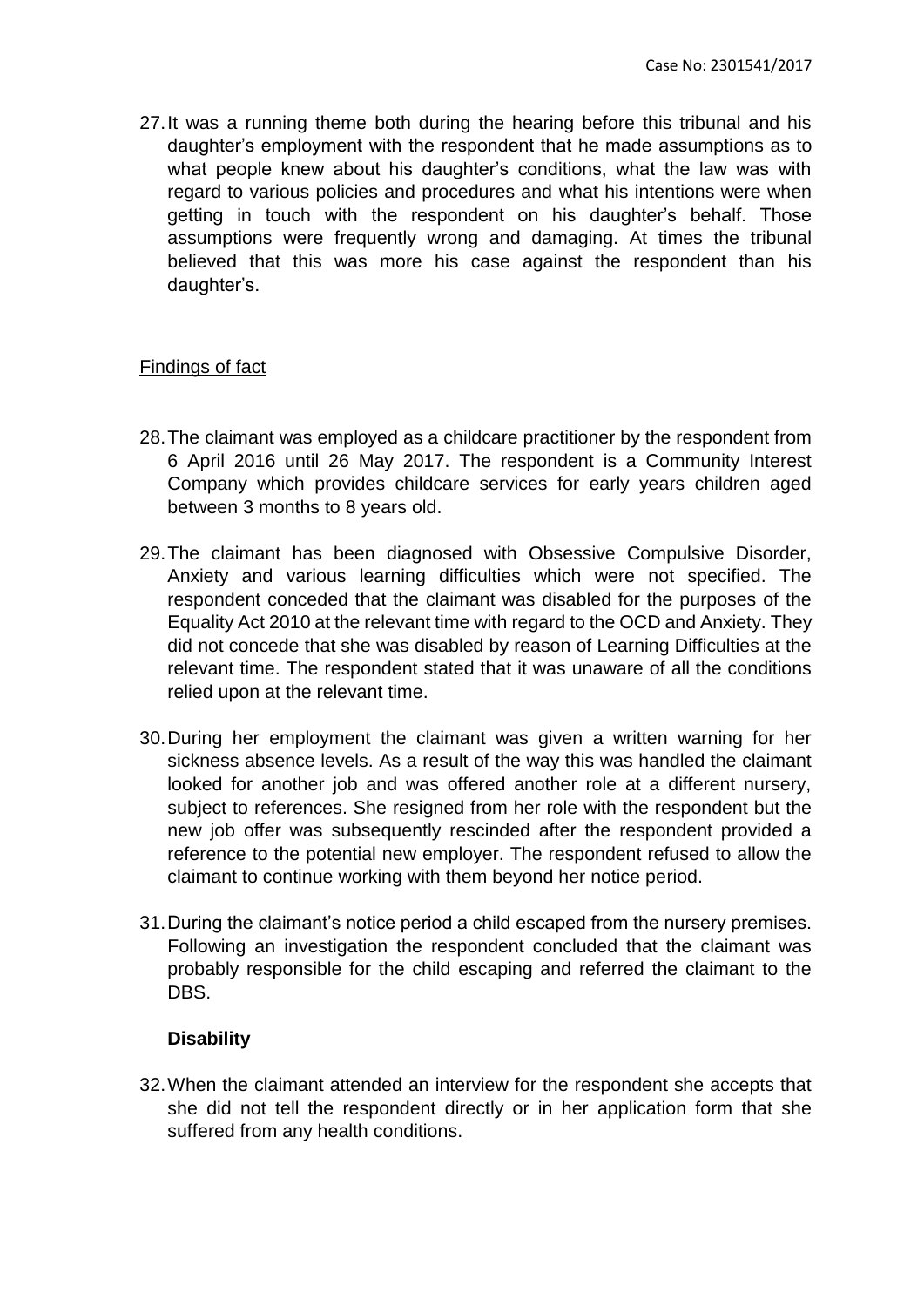- 33.The claimant says that she told the respondent shortly after she started working for them that she suffered from anxiety and OCD. She says that she told them that she got anxious, that she took medication and that she liked to keep things clean. She says that she knows that she told them this because it was agreed that she could go out and take a 5 minutes break if she found herself getting too anxious. It was also agreed that her managers should tell her to just 'Stop and calm down' if she appeared to be getting anxious. The respondent witnesses agreed that this was what had happened.
- 34.The claimant also stated that a medical report was delivered, along with various other key documents, by her father, to the respondent shortly after she started work which gave significant detail or her various conditions. It was a report that was prepared for Ofsted and would have been submitted to Ofsted. The respondent witnesses stated that they knew that such reports were prepared and that they would all have had similar reports prepared about themselves but that they were sent to Ofsted and that they had not seen their own reports. They said that obtaining a copy of this report about staff members was not standard practice and was not necessary.
- 35.The respondent witnesses said that not only had it never received that report but that Dr Coulton was mistaken as to the timing of when he had delivered the documents as they were delivered shortly before the claimant had started work. There was significant disagreement over this issue. Neither party had any corroborating evidence one way or the other as to whether this document was delivered.
- 36.On balance, we find that the respondent did not receive this report. It had copies of all the other documents on its system. The tribunal accepts the witnesses' evidence that they did not have a scan of this one. The respondent witnesses gave candid evidence throughout the hearing concerning mistakes that they had made which do not place them in a good light. They were also in disagreement with each other over other key matters regarding what they knew and when about the health of the claimant and therefore we have no reason to doubt their evidence on this matter.
- 37.The tribunal does not accept that they deliberately destroyed this document because they had either read it and ignored it or had forgotten they had it and on receiving the tribunal claim panicked and destroyed it thinking it might absolve them. We think the most plausible explanation is that it was never provided to them as it is not one of the documents that they would have asked to see as part of the new starter process. If we are wrong and Dr Coulton did give it to them, then we find that it was not read and not stored in the claimant's file and we accept did not form part of their knowledge when they were managing the claimant.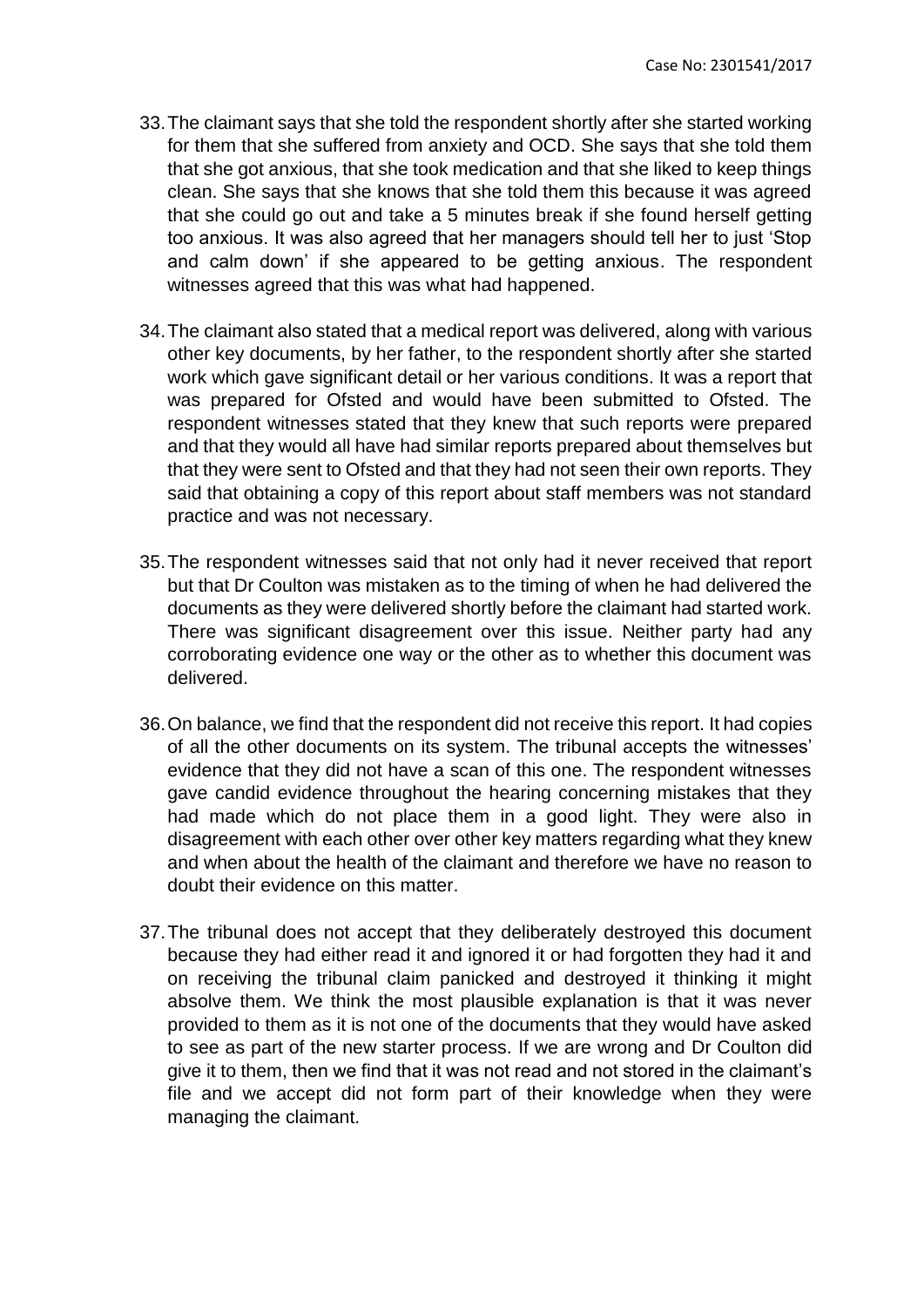- 38.Our finding regarding whether the report was given to the respondent is also informed by our findings on the timing of when the claimant's father says he gave in the report. We find that the documents that everyone agreed were handed in were given to the respondent shortly before the claimant's employment started not just afterwards as stated by Dr Coulton. We reach this conclusion because the employer would have needed these documents to carry out the relevant security checks on the claimant before she started work for them and the claimant conceded that they had probably been given in just before she started work as well.
- 39.Dr Coulton was as adamant about the timing of handing over the report as he was about the fact that he had given the report at all. We therefore find it more plausible than not that he was also mistaken about whether he gave the report to the respondent or not. There was no obligation on him to give the report and whilst he may have intended to we find that he did not.
- 40.All three respondent witnesses disputed that the claimant told them she had any medical issues. They say that they were aware she had told them she got anxious sometimes but that they offered her ways of coping with that particularly when her mother got sick. However they all said that they had no idea that this amounted to a medical condition.
- 41.Nonetheless, in evidence, Ms Godley agreed that she knew the claimant was on medication. She says that she did not know that the medication was linked to the anxiety but she also agrees that she did not ask the claimant about this. This was in contrast to the other respondent witnesses who maintained that they did not know she was on medication. We have no reason to doubt Ms Godley's evidence that she somehow knew the claimant was on medication and we accept that she did know that the claimant took medication.
- 42.Much was made by the claimant's representative that the respondent was under a duty to check whether the claimant was medically able to work for them and that their failure to do a proper medical check was in breach of those statutory obligations. We disagree. The evidence provided to the tribunal to indicate that the respondent was under such an obligation did not apply to organisations such as the respondent. Besides it was not in question that the claimant could carry out her job regardless of her conditions.
- 43.A letter was sent to the respondent by the local authority (pg 371) which stated that they had records confirming that the claimant suffered from anxiety and asking them to confirm what, if any, adjustments were being made for her.
- 44.The respondent witness conceded that she had misread the letter and thought that it said that the claimant had numerous conditions including dyslexia. Therefore when they asked the claimant about the letter they asked her whether she had dyslexia and a number of other conditions to which the claimant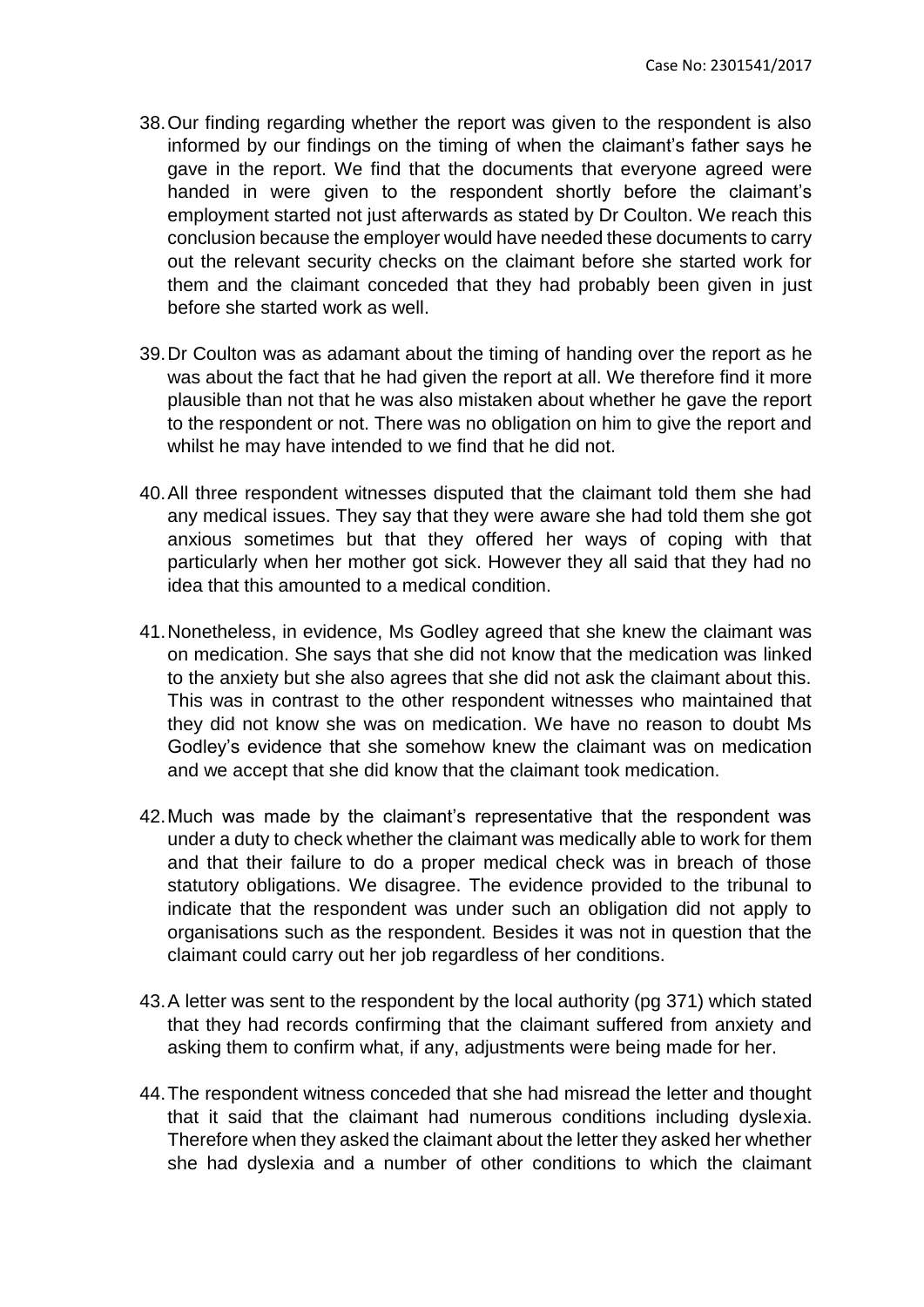understandably answered no. The respondent therefore noted that this issue had nothing to do with the claimant which was incorrect.

- 45.The claimant agrees that she did not tell the respondent about having learning difficulties. However she says that they ought to have known because she attended a local school that only took people with learning difficulties and because her qualifications came from there. However all three respondent witnesses denied knowing that the school only took children with learning difficulties and that they did not know that the claimant had had learning difficulties. We accept that they did not know that the school only took children with learning difficulties nor that they ought to have known about it. The claimant presented her qualifications and her previous work history and we see no reason as to why the respondent ought to have questioned how she obtained them.
- 46.The tribunal concludes that the claimant continues to have learning difficulties as referred to in the Learning Assessment Centre reports. From our limited knowledge of learning difficulties we are aware that they are unlikely to improve over time. No real detail was provided as to what the 'learning difficulties' were or how they impaired the claimant specifically. They stated that the claimant had a lower attainment and understanding levels than others her age but not what this actually meant in terms of her ability to function outside of school.
- 47. The tribunal was given very little information about the impact that these conditions had on the claimant's ability to carry out day to day activities at the relevant time i.e during her employment with the respondent as opposed to the impact they had on her ability to learn at school. All the claimant's evidence about her work life focussed on the anxiety and OCD.
- 48.The claimant's father sought to state that she was incapable of engaging with certain aspects of adult life such as banking, reading payslips and managing her own time. However, the claimant gave little or no evidence on these issues herself. The respondent stated that she worked well during her time with them including her record keeping and her ability to interact with staff and children. This was not disputed by the claimant or her father. The claimant agreed that she had managed to gain several qualifications and work since she left full time education. She was working at a pub at the time of the hearing and gave no evidence of experiencing difficulties with that job. She also gave no evidence of other aspects of life that she found difficult because of her learning difficulties in the disability impact statement or her witness statement. Further she gave no evidence that she agreed with her father's assessment of her ability to engage with adult life.

#### **Sickness absence**

49. It was not in dispute between the parties that the claimant was off sick with a stomach bug from 8 March 2017 until her return on 16 March 2017. She had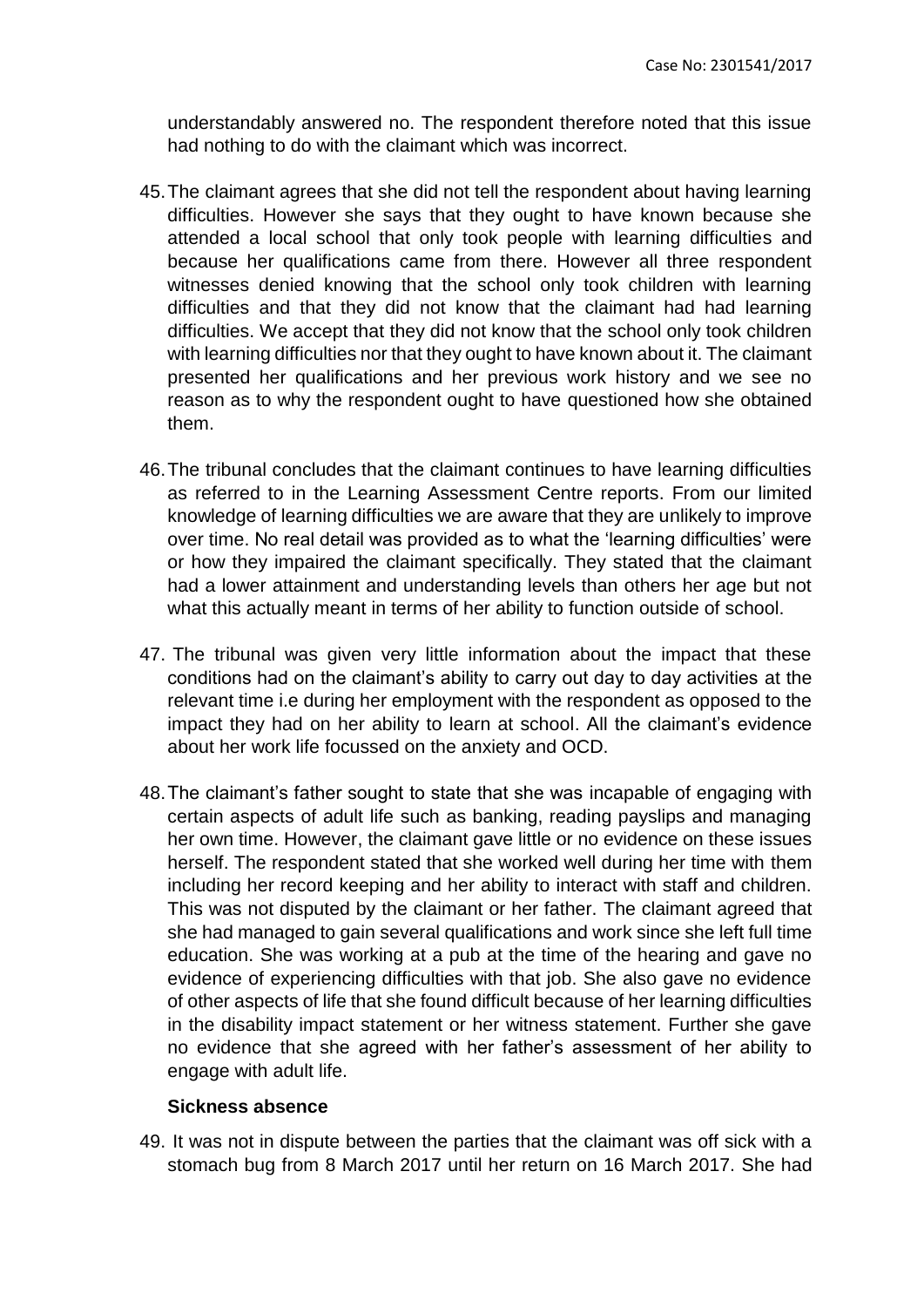previously had various periods of absence of varying lengths which were all due to common ailments such as colds, stomach bugs etc. It was agreed by the parties that none of the conditions related to her anxiety, OCD or learning difficulties.

- 50.It was also not in dispute that on her return to work she was called into a meeting without notice and given a written warning for her sickness absence. The written warning was given because the claimant had had more than a certain number of days off in a certain period of time which automatically triggered the claimant's sickness absence policy and a written warning.
- 51.The claimant and her father, even at the tribunal hearing, maintained that she was disciplined because, amongst other things, the respondent did not believe that the claimant's absence was genuine. The tribunal disagrees. It is common practice for an employer to have a sickness absence process which has certain trigger points which can lead to disciplinary action regardless of the veracity of the ill health. This is clearly what happened in this situation. The sickness was also clearly unrelated to the claimant's various health conditions.
- 52.The respondent's witness Ms Webb said in evidence that the meeting had been a return to work meeting and not a disciplinary hearing and that therefore there was no need for them to give the claimant notice of the meeting or the right to be accompanied. She accepted that, in hindsight, the meeting should have followed a different process and that her actions were in breach of the respondent's own sickness absence process and return to work meetings. She said that she had been entirely unaware of that at the time she held the meeting. It was not in dispute that the respondent's policy in fact stated that the claimant ought to have been allowed to be accompanied at the meeting and the first stage ought to have been a meeting where the claimant was told that her absences were a concern and sympathetically managed. Ms Webb also accepted, in response to a question from the tribunal, that a meeting at which a disciplinary sanction was meted out, was inherently a disciplinary meeting.
- 53.Ms Webb maintained that the claimant had not been subjected to any disadvantage because of the failure to give notice or allow her to be accompanied because the claimant was well able to articulate her feelings about the situation and did so. The claimant's concerns were based around the fact that her absence was genuine and therefore ought not to have been disciplined. All of the respondent witnesses maintained that this meant that no adjustments would have changed that because any points made by the claimant or her father would have been about the genuine nature of her ill health and nothing else.
- 54.The claimant disputed this. The claimant's father gave evidence stating that had he been able to accompany her he would have pointed out that they were not following their own policy and that the first stage of the process should have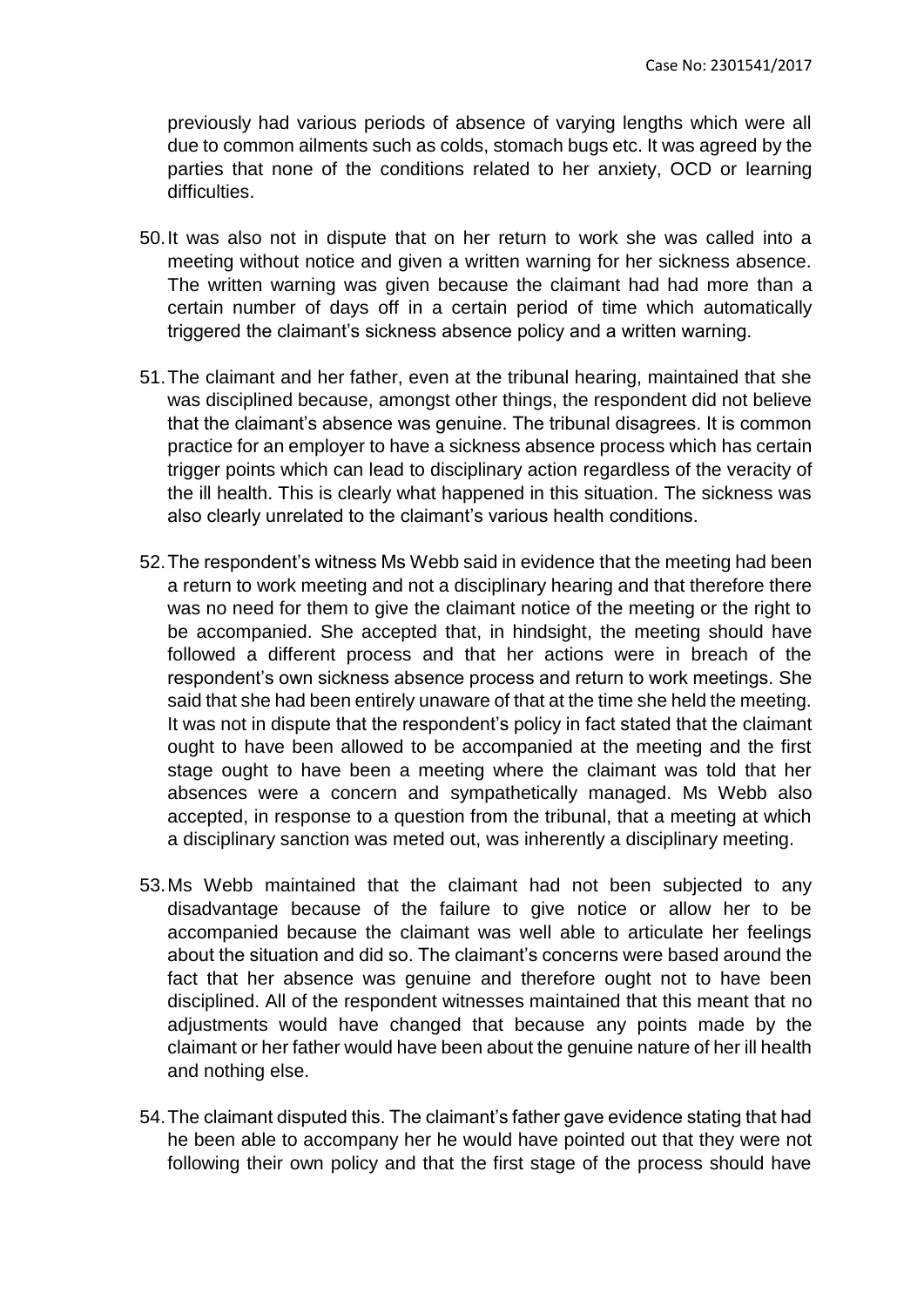been that she was spoken to supportively about her absence levels and no sanction imposed.

- 55.We find that the respondent did act in breach of its own policies. It ought to have given the claimant notice of the meeting and it ought to have given her the right to be accompanied at that meeting. This was clearly a disciplinary meeting and the respondent knew that they were going to discipline the claimant before the meeting took place.
- 56.The claimant was informed of the outcome of the meeting and appealed against the outcome by letter dated 30 March 2017. An appeal meeting was held on 12 April 2017. It was not in dispute that the claimant was again not notified of this meeting in advance nor was she told about her right to be accompanied at the meeting. She was asked to attend the meeting on the same day that it occurred with no chance to prepare. The appeal meeting was again with Ms Webb. The respondent, again in breach of its own policies, did not refer the appeal to someone higher up in management to consider. Ms Webb conceded in evidence that it ought to have been referred to Ms Godley.
- 57.The respondent witnesses again stated that they felt it would have made no difference as the claimant had the opportunity to articulate what she felt was wrong with the written warning sanction and she expressed that adequately in the meeting. The claimant stated to the tribunal that had she been accompanied her father would have been able to point out the deficiencies in the process which she did not do.
- 58.During the claimant's employment, on various occasions particularly when she had been unwell, or when her father sought to get involved with her employment such as over her payslips, she alleges that that she was told to eat properly and to stand on her own two feet and that she found this patronising. She alleges that these comments were made in particular during the return to work meeting and the subsequent appeal.
- 59.We conclude that it was likely that the claimant was told on several occasions not to involve her parents to the extent that she was including around the issue of her payslips, her sickness absence reporting and the appeal against her written warning. We think it very plausible that the respondent felt that the claimant ought to take responsibility for her relationship with them including issues surrounding her pay and reporting in when she was not well. We find it likely that they told her in terms such as 'stand on your own two feet' particularly when they found Dr Coulton challenging to deal with. It was clear that Ms Worsfold and Dr Coulton disliked each other and no doubt this filtered down to how they spoke to the claimant about each other. We find that Ms Worsfold in particular was frustrated by Dr Coulton's involvement and that she perceived him as an overbearing parent as opposed to seeing his intention to support his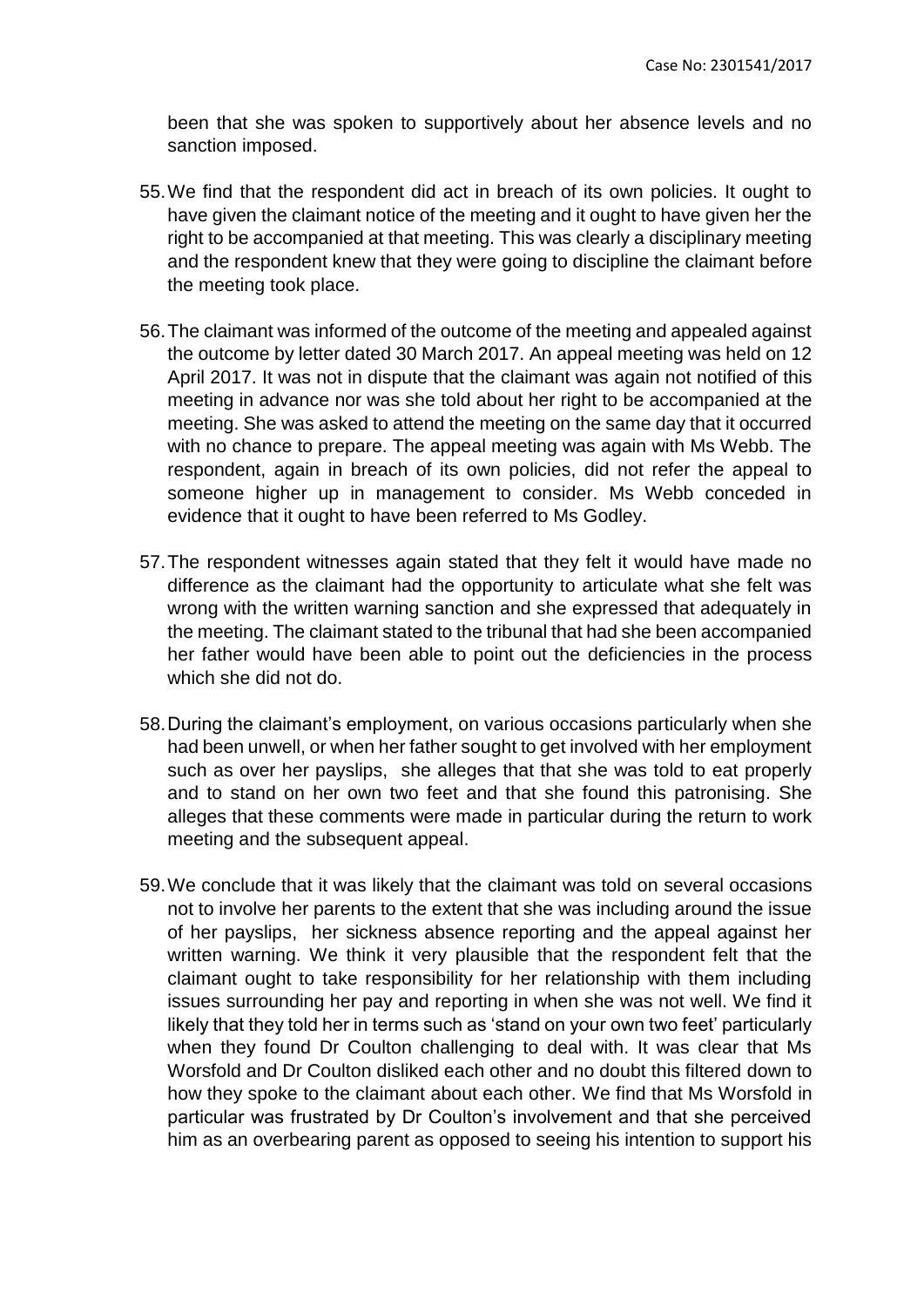daughter and her need for at least some of that support. She dealt with that perception by telling the claimant to effectively look after herself.

- 60.The Respondent accepted that they did discuss the claimant's diet with her regarding her sickness absencees particularly when so many of them were stomach-related.
- 61.The respondent claimed that as the claimant had access to the disciplinary policy she ought to have raised her concerns about the process and had the opportunity to do so. However, given that the respondent witnesses themselves clearly did not know what was in the disciplinary policy and the correct process, we find it unreasonable of them to have expected the claimant to have done so.
- 62.The respondent upheld the decision to impose a written warning. As a result the claimant started looking for alternative work because she felt that the respondent operated unfair practices in giving disciplinary warnings for legitimate sickness absences.
- 63.The claimant stated that she felt that she was repeatedly picked on regarding the standard of her work. Although evidence was given that she was moved from the baby room due to some concerns, she was moved back into it prior to leaving and there was no evidence provided by the claimant that she was picked on as opposed to just managed. Other than being moved out of the baby room we were not given any examples of 'repeated' picking on nor the names of the members of staff she said treated her in this way. We therefore conclude that this did not occur.

#### **Banana Moon Reference**

- 64.The claimant, though an agency (Tinies) was offered a role by Banana Moon nursery subject to references. She accepted the offer and resigned from the respondent. The respondent then sent a reference which stated that the claimant had a written warning on her record. Banana Moon withdrew its job offer.
- 65.It was in dispute as to why Banana Moon withdrew their job offer. There was correspondence between the respondent and the agency which had placed the claimant with Banana Moon asking for a context for the reference. The respondent sought to assert that Banana Moon's concerns were about the claimant's performance overall and not the final written warning.
- 66.It was also in dispute as to whether the respondent had given a negative reference or whether it was a reasonable reference in the circumstances. We find that it was overall an average reference with nothing that would have raised significant alarm bells for a future employer save for the presence of a written warning. Whilst it is true that other areas indicated that the claimant could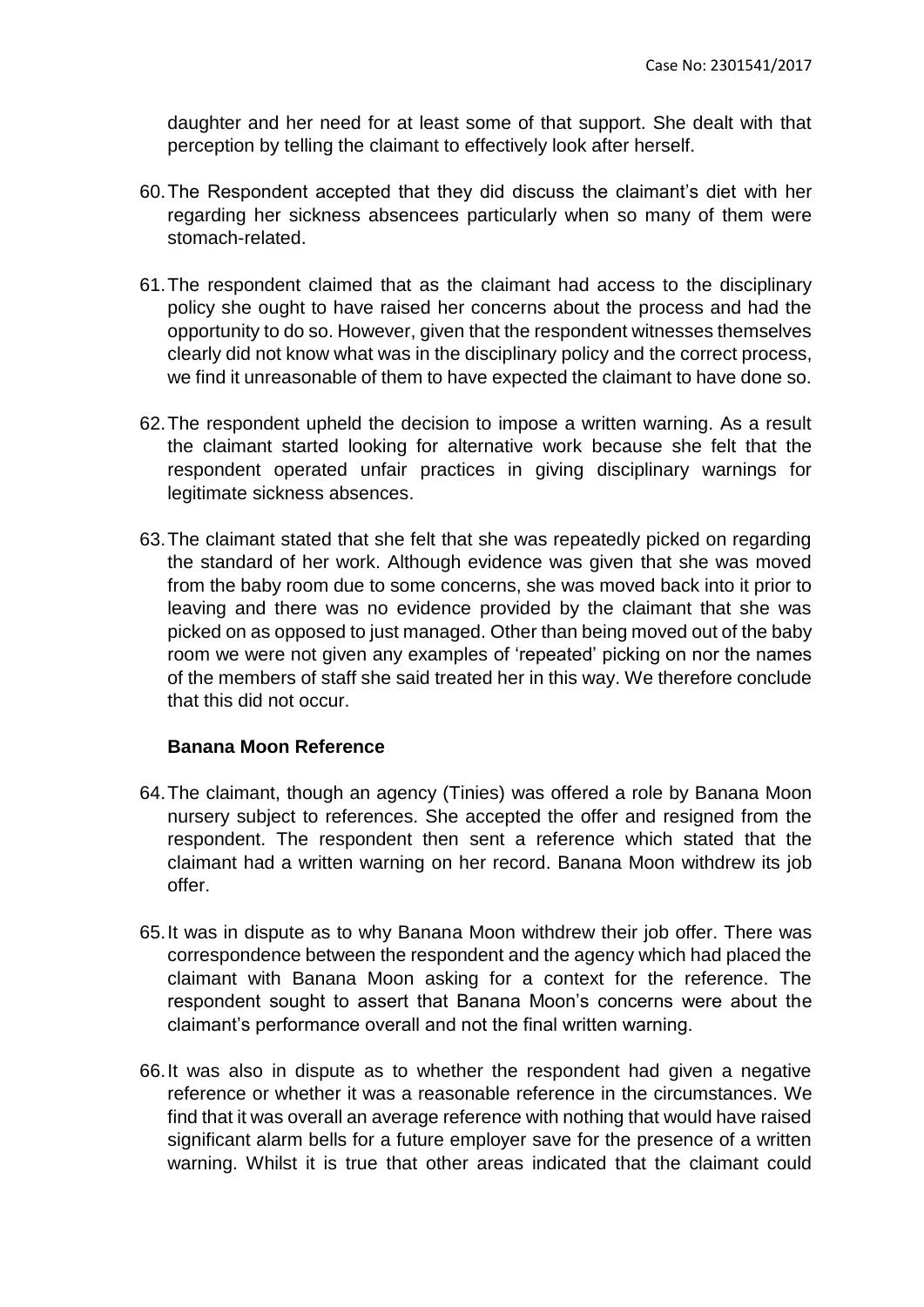improve we were provided with no evidence to suggest that such a reference without the written warning would have provoked a phone call much less the rescission of a job offer.

- 67.On 17 May 2017 the claimant had a meeting with the respondent to try and withdraw her resignation. The respondent refused to allow her stating that it was their policy not to allow people to return to work for them once they had resigned and worked their notice. The claimant disputed that this was their policy. We find that it was their policy as they gave unchallenged evidence that they had refused other employees reinstatement on several other occasions once they had resigned.
- 68.Dr Coulton wrote to the respondent on the same day (17 May) asking for a meeting to discuss the situation. In that letter he stated that the claimant had issues with anxiety and asked for a reasonable adjustment in that he wanted them to have a meeting with him. He specifically requested that they do not discuss the situation directly with the claimant. The respondent did not reply to this letter directly. They said that they did not respond because they did not feel it was appropriate to correspond with Dr Coulton without his daughter's knowledge. They had no independent relationship with Dr Coulton and did not know whether the claimant was aware of his request for a meeting. We accept that this was part of the reason they did not meet with Dr Coulton. We also believe that by this time Dr Coulton's interactions with the respondent whether direct or indirectly through the claimant, had by this time started to annoy the respondent considerably and they did not feel that they needed to explain their actions to him.
- 69.On 22 May 2017 the respondent wrote to the claimant confirming that her last day would be 26 May 2017 but confirming that the written warning would be withdrawn from her record. There is no explanation of why this happened in the letter. In evidence the respondent witnesses said that they had reviewed their processes in light of Dr Coulton's letter and realised that they had made a mistake. In evidence, which we accept, the respondent witnesses confirmed that they realised that they had acted in breach of their sickness absence and disciplinary policies and therefore that the claimant ought not to have had a written warning on her record. It was never explained to the tribunal why this revelation occurred at this point as opposed to when the claimant appealed but we believe it must have been because someone higher up in management realised what had happened. All subsequent references have not referred to a written warning.

#### **Child escaping from nursery premises**

70.On 23 May 2017 a child escaped from the nursery and was missing for quite some time. His absence was discovered by his family who found him in a local shop. The nursery only realised he was missing when his mother arrived to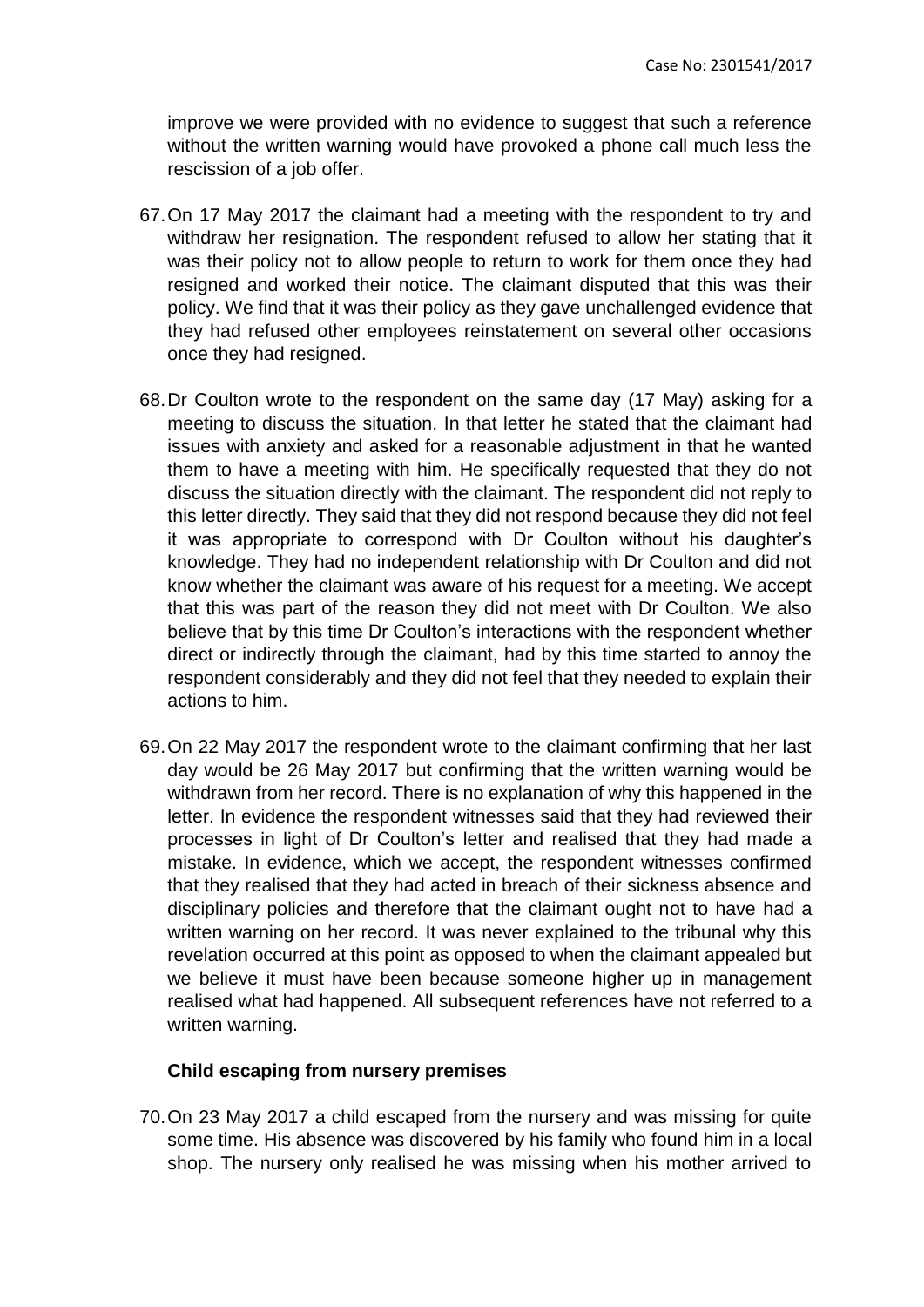collect him and told them that she had him with her already. An investigation into how this happened was immediately launched. The investigation unsurprisingly included speaking to all staff present that day.

- 71.Subsequently other matters were investigated namely, escape routes, sign out sheets and interview notes. On the day after the incident (24 May) the respondent asked the claimant to attend a meeting with Ms Worsfold and Ms Webb so that they could ask her more questions about the incident. The meeting was part of the wider investigation in which, the tribunal accepts, all members of staff were spoken to on at least one occasion and sometimes more. Before going to the meeting the claimant went to the toilet, just outside the nursery itself but still within the wider school/nursery building, and called her father to tell him that she was being called into a meeting. She appears to have told him that she was going into a disciplinary meeting.
- 72.The respondent expressly forbade employees using phones on shift. Ms Worsfold heard the claimant in the toilet using her phone and was angry. At the subsequent meeting which followed almost immediately after she was discovered using her phone, the claimant was told off for using her phone but no disciplinary sanction was imposed. We find that the claimant was however told by Ms Worsfold that it was normally a disciplinary matter and that the claimant using her phone in the middle of the child escaping crisis/investigation was the last thing that she needed to be dealing with (or something along those lines). It was clear from the evidence given by all parties that this was a fraught and emotional meeting.
- 73.Part way through the meeting Dr Coulton called the nursery and asked why the claimant had been taken into a meeting unaccompanied. Ms Webb took the call and tried to explain that it was not a disciplinary meeting but an investigation meeting. However it is clear that he was unpleasant during the call and that in the circumstances of the child going missing the previous day, this heightened emotion and accusatory stance surrounding the claimant's circumstances was not appreciated.
- 74.The tribunal finds it likely that voices were raised at the investigation meeting. We also find on balance that it is likely that the claimant was told not to involve her father in the situation and that his involvement was not helping matters. Given his apparent antipathy towards the respondent in his correspondence we find it more likely than not that he had been aggressive and rude during his call with Ms Webb and that this fed into the way the claimant was treated during the subsequent meeting.
- 75.After this the claimant went home. Dr Coulton wrote the following day to say that the claimant would not be returning to work for the respondent. It was clear in evidence that this was his decision not the claimant's. The claimant said that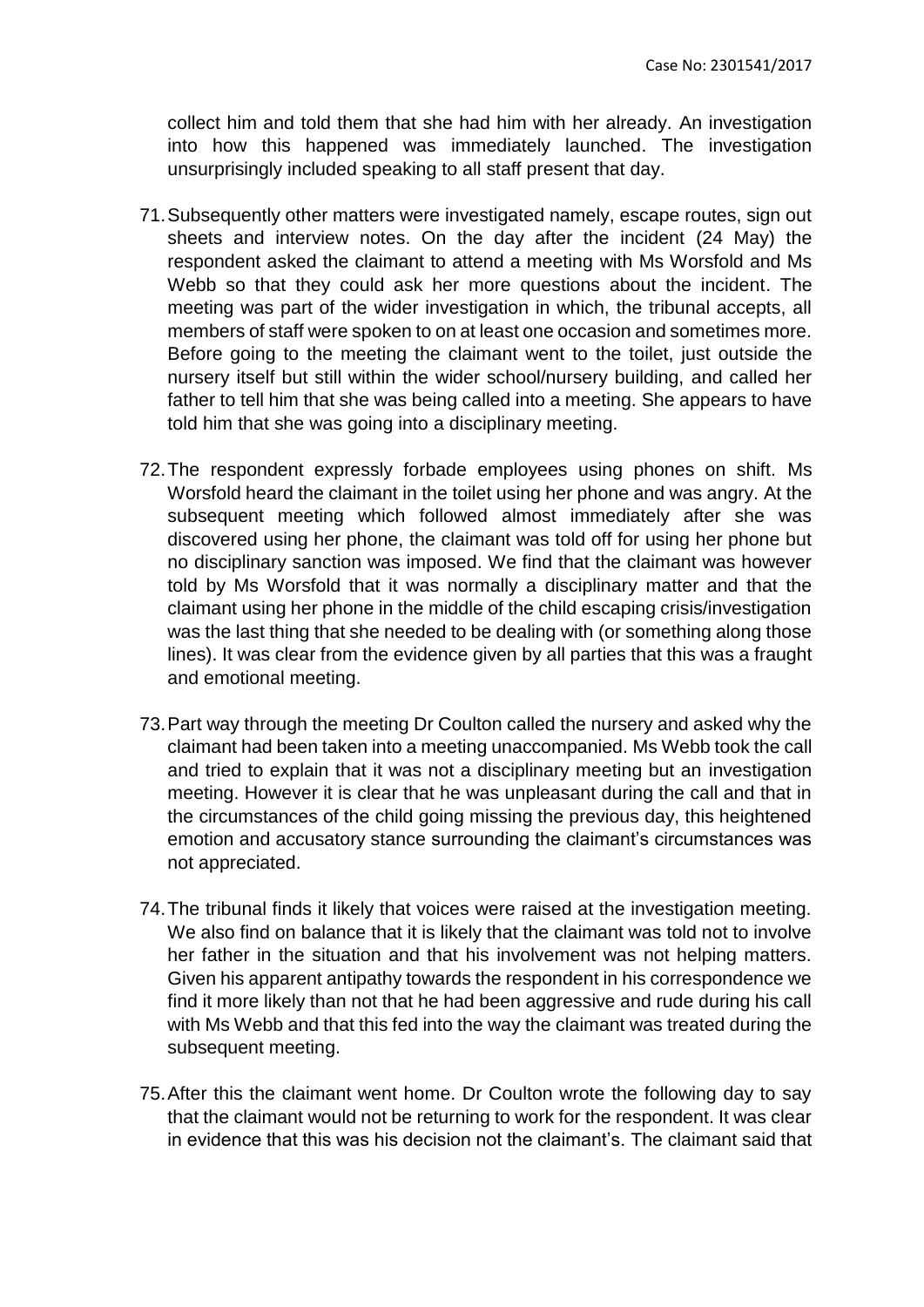her father had told her not to return to work. The letter went on to state that they would be taking the respondent to the tribunal.

- 76.Whilst it was only a passing comment in evidence by Emily Worsfold we believe it is worth noting in our judgment that we find when Dr Coulton delivered the letter to the respondent he handed it to Ms Worsfold and said '"you've been served". We find that this is indicative of how the relationship had deteriorated at this stage and how aggressive Dr Coulton had become towards the respondent. This is of note because we believe that Dr Coulton's role in the relationship between his daughter and her employer contributed significantly to its breakdown. By this stage the claimant's role had become somewhat overshadowed by her father's interference and anger at what he saw as his daughter being treated badly.
- 77.The Tribunal heard a huge amount of evidence from Ms Worsfold about the investigation that she did. Dr Coulton cross examined her for some time on this topic and challenged the reasonableness of the investigation.
- 78.We are not in a position to, nor is it necessary for the purposes of our findings today, to find out whether the claimant was responsible for the child's escape. Our only role is to decide whether the respondent's investigation was reasonable insofar as whether it was reasonable for the respondent to find in their report that the claimant was responsible for the child escaping and therefore whether it was reasonable for the claimant to be reported to the DBS in all the circumstances.
- 79.Overall we conclude that Ms Worsfold treated the situation with extreme importance and care. The investigation that we were presented with appeared thorough and reasonable. It is correct that there were other possible escape routes for the child as presented by Dr Coulton but they were highly unlikely and CCTV footage clearly showed the escaping child exiting the door behind another family. We accept the respondent witnesses' evidence that him getting to that outside door could only really have happened in one way. We find that on balance the investigation was reasonable in the circumstances and that given the seriousness of the incident we do not believe that the respondent took steps to undermine the security of its other children by deliberately framing the claimant.
- 80.We accept Ms Worsfold's evidence that she was provided with support and guidance during the investigation and subsequently by the LADO officer from the local authority. We accept that she was told by them that she had to refer her report and its conclusions to the DBS for them to satisfy themselves whether there were any wider child protection issues that needed considering regarding the claimant. We do not consider that she would have referred the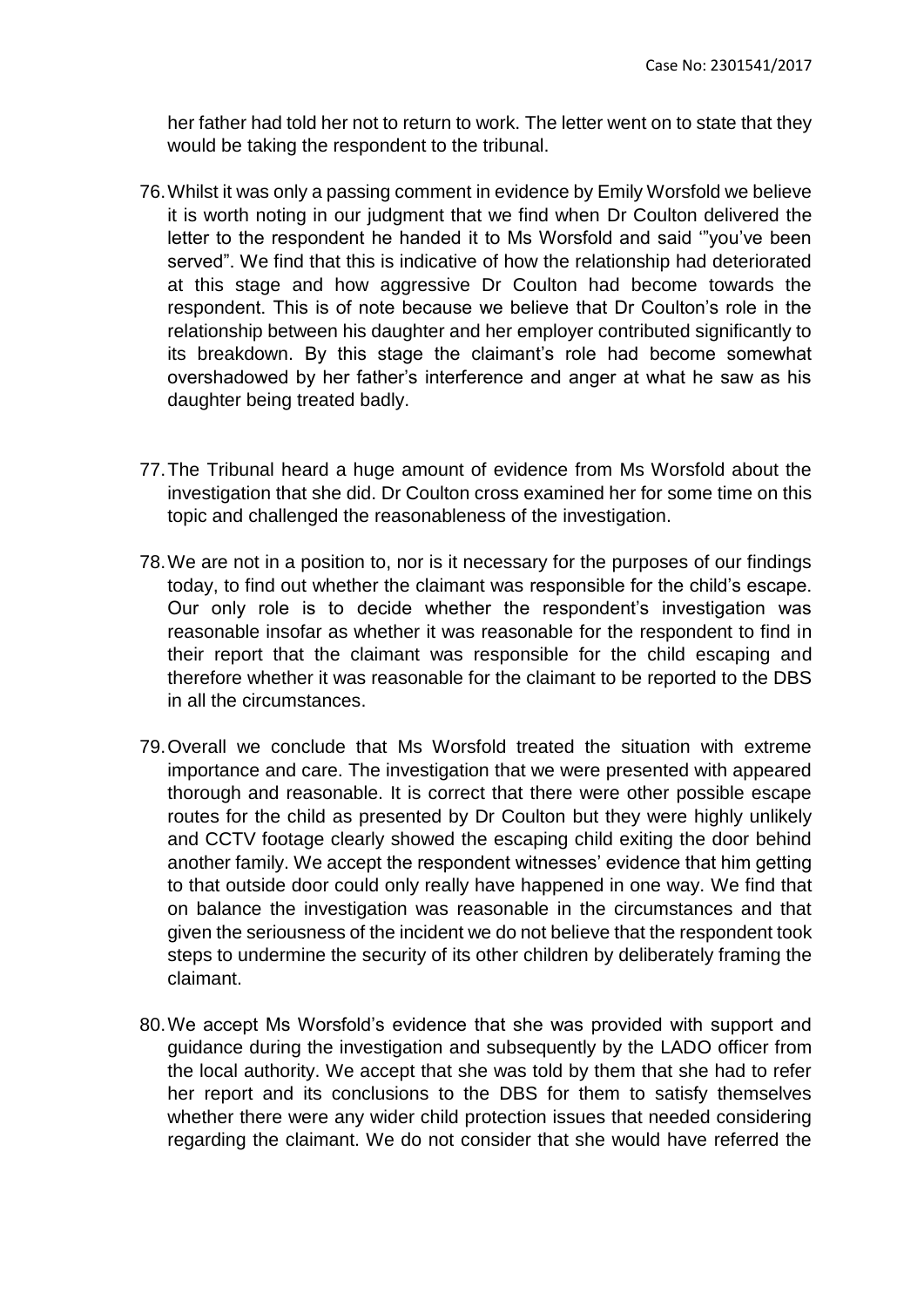matter to DBS without being told to do so. The DBS duly found that there was no further case for the claimant to answer and no further action was taken.

# **Daisy Chain reference**

- 81. The claimant applied for a role with Daisy Chain nurseries. This application took place between her receiving the respondent's letter stating that they were withdrawing the written warning and after she had been referred to the DBS. It is worth noting at this point that the respondent did not tell the claimant that she had been referred to DBS. The claimant was not aware of that referral until she submitted these proceedings. She therefore thought that in the absence of the written warning on her record she could apply for another nursery job.
- 82.The reference that the respondent supplied was a factual only reference. They chose to do this on the basis that they felt that if they were to give a fuller reference they would have to have disclosed the fact that they had referred her to the DBS. Ms Godley stated that another employee had been offered a job by Daisy Chain on the basis of a factual only reference so did not know why they had not offered the claimant a job on this occasion.
- 83.We accept that it is the industry norm in childcare to provide fuller references and it is possible that the failure to provide a full reference was the reason the claimant was not offered this job. However we also find that the reason a factual only reference was given was because of the child escaping and the situation with the DBS referral and the position this placed them in.

#### The Law

# **84.S 6 Equality Act 2010 Disability**

- (1) A person (P) has a disability if—
- (a) P has a physical or mental impairment, and
- (b) the impairment has a substantial and long-term adverse effect on P's ability to carry out normal day-to-day activities.

(2) A reference to a disabled person is a reference to a person who has a disability.

(3) In relation to the protected characteristic of disability—

(a) a reference to a person who has a particular protected characteristic is a reference to a person who has a particular disability;

(b) a reference to persons who share a protected characteristic is a reference to persons who have the same disability.

# **85.S 15 Equality Act 2010 Discrimination arising from disability**

(1)A person (A) discriminates against a disabled person (B) if—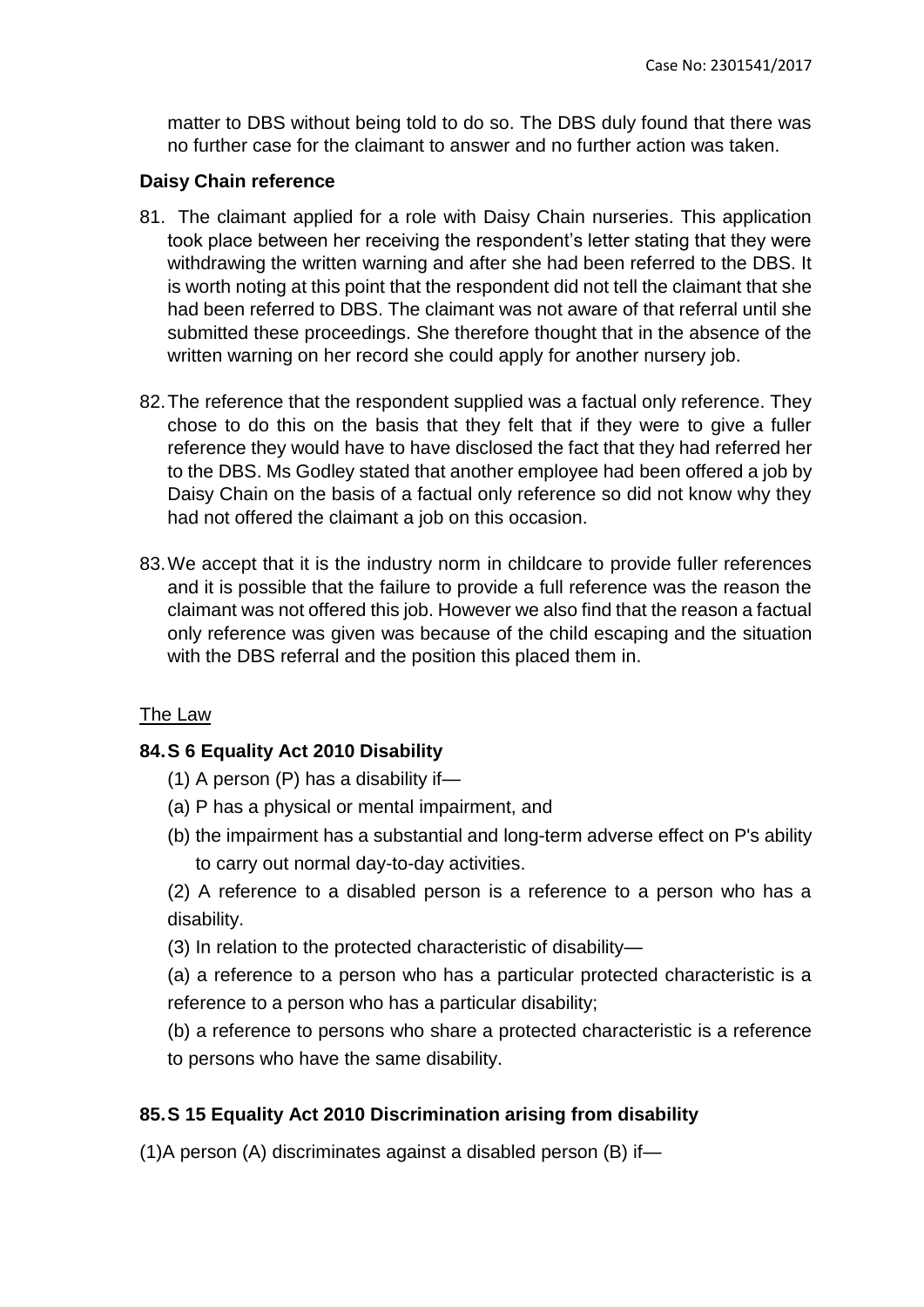(a)A treats B unfavourably because of something arising in consequence of B's disability, and

(b)A cannot show that the treatment is a proportionate means of achieving a legitimate aim.

(2) Subsection (1) does not apply if A shows that A did not know, and could not reasonably have been expected to know, that B had the disability.

# **86.S 20 Equality Act - Duty to make adjustments**

(1) Where this Act imposes a duty to make reasonable adjustments on a person, this section, sections 21 and 22 and the applicable Schedule apply; and for those purposes, a person on whom the duty is imposed is referred to as A.

(2) The duty comprises the following three requirements.

(3) The first requirement is a requirement, where a provision, criterion or practice of A's puts a disabled person at a substantial disadvantage in relation to a relevant matter in comparison with persons who are not disabled, to take such steps as it is reasonable to have to take to avoid the disadvantage.

(4) The second requirement is a requirement, where a physical feature puts a disabled person at a substantial disadvantage in relation to a relevant matter in comparison with persons who are not disabled, to take such steps as it is reasonable to have to take to avoid the disadvantage.

(5) The third requirement is a requirement, where a disabled person would, but for the provision of an auxiliary aid, be put at a substantial disadvantage in relation to a relevant matter in comparison with persons who are not disabled, to take such steps as it is reasonable to have to take to provide the auxiliary aid.

(6) Where the first or third requirement relates to the provision of information, the steps which it is reasonable for A to have to take include steps for ensuring that in the circumstances concerned the information is provided in an accessible format.

(7) A person (A) who is subject to a duty to make reasonable adjustments is not (subject to express provision to the contrary) entitled to require a disabled person, in relation to whom A is required to comply with the duty, to pay to any extent A's costs of complying with the duty.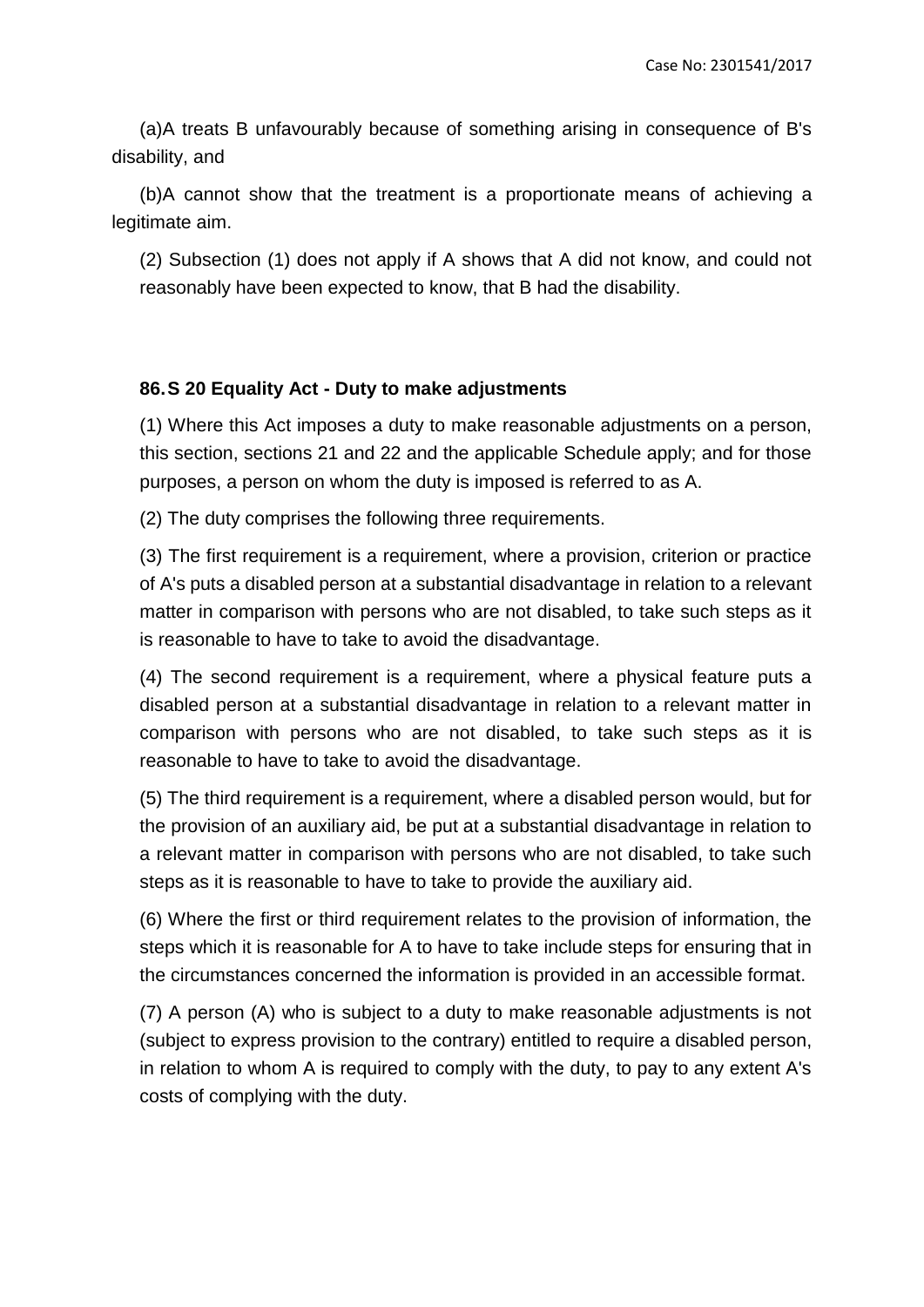# **87.S 21 Equality Act - Failure to comply with duty to make reasonable adjustments**

(1) A failure to comply with the first, second or third requirement is a failure to comply with a duty to make reasonable adjustments.

(2) A discriminates against a disabled person if A fails to comply with that duty in relation to that person.

(3) A provision of an applicable Schedule which imposes a duty to comply with the first, second or third requirement applies only for the purpose of establishing whether A has contravened this Act by virtue of subsection (2); a failure to comply is, accordingly, not actionable by virtue of another provision of this Act or otherwise.

- 88.**Schedule 8, Equality Act 2010** states that the duty to make reasonable adjustments arises unless the employer can show that it did not know or "could not reasonably be expected to know" that the employee is disabled or that there was a substantial disadvantage.
- 89. Case law and the EHRC Code suggest that knowledge will sometimes be imputed to the employer. The EHRC Code advises that employers must "do all they can reasonably be expected to do" to find out this information.

# **Conclusions**

#### **Disability**

- 90.We were provided with significant evidence that the claimant had been diagnosed with learning difficulties at school and college. The evidence stated that it impacted on her cognitive abilities at school. We accept that it is unlikely that learning difficulties reduce with age and accept that she suffered from an impairment. However both the claimant and her father gave evidence of her educational achievements and it is clear that she holds down responsible jobs. We were given no information as to how the learning difficulties impacted on her ability to carry out day to day activities at the relevant time. Her father gave some evidence that she would have struggled to understand her payslip and the incorrect tax code however we do not find that this is sufficient to establish a significant negative impact on her ability to carry out day to day activities. All the other information given about her abilities was positive. We therefore conclude that we were not given sufficient information to conclude that the learning disabilities were capable of amounting to a disability for the purposes of the Equality Act.
- 91.It is not for the tribunal to extrapolate from an old medical report designed for educational purposes, what the current impact of a condition has on an adult's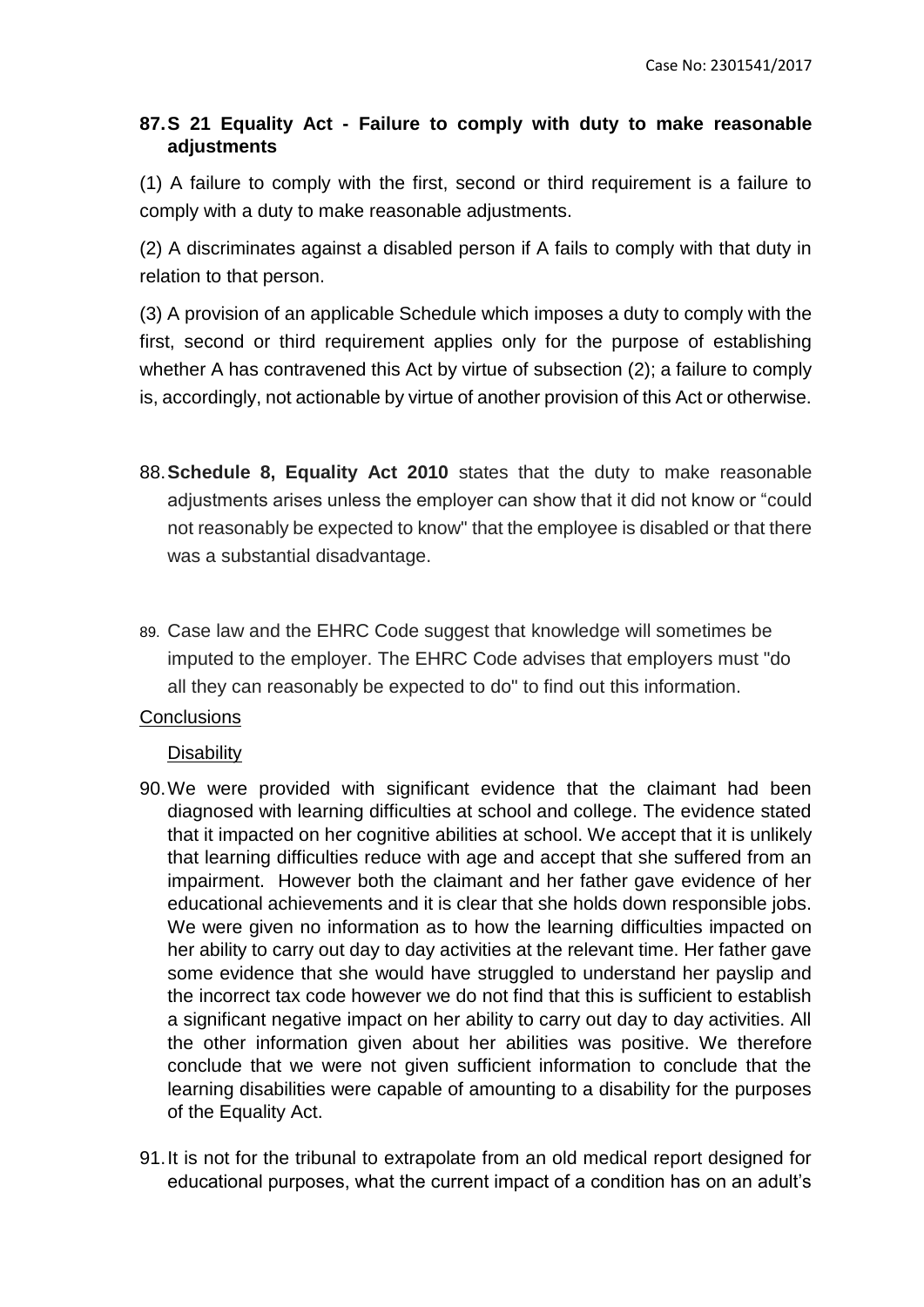ability to carry out day to day activities. Whilst we accept that we can on occasion make reasonable inferences, we did not feel that we had sufficient information on which to make those conclusions today without making huge assumptions regarding the claimant's cognitive abilities that could be both patronising and discriminatory in themselves. The claimant was given several opportunities during the hearing to establish what the impact of her learning difficulties were on her and/or her ability to carry out day to day activities. She did this in relation to her anxiety and OCD but had chosen not to in relation to her learning difficulties.

# **Was the respondent aware or ought reasonably to have been aware that the claimant was disabled by reason of any of the conditions at the material time?**

- **92.**Given our findings above about the learning difficulties all our conclusions regarding disability refer solely to the claimant's conditions of OCD and anxiety.
- **93.**We find that the respondent ought reasonably to have known that the claimant suffered from anxiety and OCD. We base this conclusion on the following evidence:
	- **(i)** It was accepted that the claimant had said she got anxious from time to time. Although Ms Worsfold said that she did not know this was a medical condition, it is clear that they knew she got anxious.
	- (ii) Ms Godley accepted in evidence that she knew the claimant took medication. She says that she did not ask or know what is for but she did not know that the claimant was taking medication for a specific condition.
	- (iii) Ms Godley also states in her witness statement paragraphs 18 and 19 that the claimant took 5 minutes out when she got stressed and raised her voice at the children when she got stressed. She says this was not often but also says it happened maybe once a week. The Tribunal considers that once a week for such behaviour is a lot and regular and should have given the respondent more than pause for thought particularly in a setting with young and by all accounts behaviourally challenging children.
	- (iv) They received the letter at pg 371 from the Local Authority stating that they had on record that the claimant suffered from Anxiety. We accept both the claimant's and Ms Worsfold's evidence that the content of the letter was misread and misrepresented to the claimant by accident. Nonetheless it is clear that the respondent was informed, in writing, by the local authority that the claimant had anxiety and that adjustments might need to be made for her. Misreading the letter should not be a defence to whether they ought reasonably to have investigated this situation further. They ought reasonably to have been expected to read the letter properly and to investigate it further.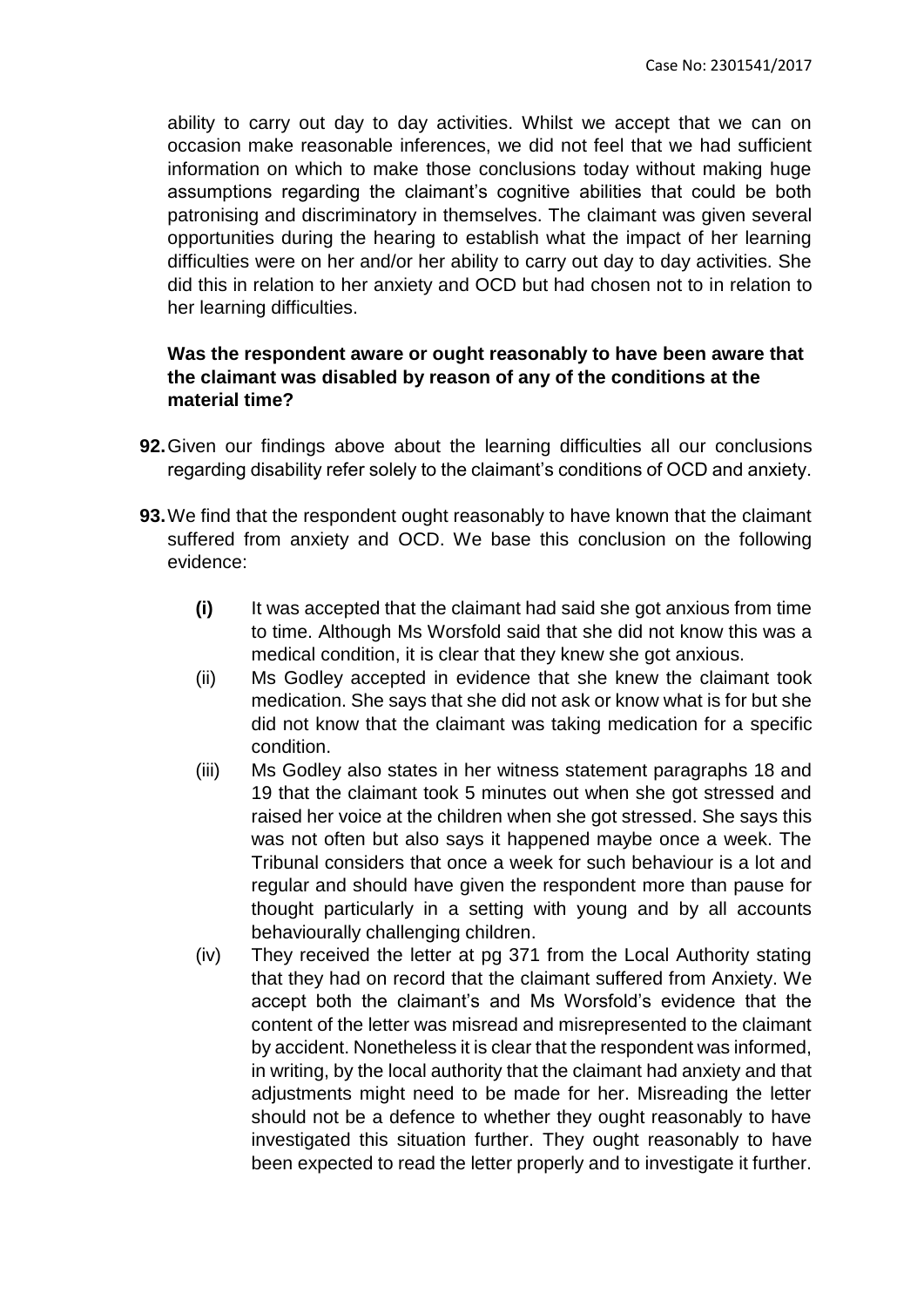- (v) Although given less weight, we do think that the clear level of parental involvement and interference should have raised significant questions as well given the context of an employee who was frequently taking time out for stress, who had told them she was anxious, who was on medication and whose local authority had sent a form stating that she had a condition and querying what support she was receiving as a result.
- 94.In coming to our conclusions as to whether the respondent ought reasonable to have known about the claimant's conditions of OCD and Anxiety we have considered the EHRC code and the various cases on this matter. The EHRC Code advises that employers must "do all they can reasonably be expected to do" to find out this information, although it emphasises that "when making enquiries about disability, employers should consider issues of dignity and privacy and ensure that personal information is dealt with confidentially" (*paragraph 6.19*).
- 95.We do not believe that the respondent took any steps to find out anything about the claimant's health in this case. They were clearly told that she had anxiety and was on medication. We accept that they must respect an employee's privacy but it would have been reasonable, when Ms Godley found out that the claimant took medication, for her to enquire confidentially why she was on that medication. Further, in light of the various behavioural issues we have concluded above we find that the respondent ought to have asked what caused the claimant to need such frequent times out, to raise her voice so often and to take medication, particularly in light of her telling them that she had anxiety.
- 96.Ms Worsfold and Ms Webb both stated that they did not know 'anxiety' was a condition capable of being a disability. However they work in a nursery environment with children with challenging behaviour and we are sure that they would have come across a variety of mental health conditions in such a role which we are surprised would not include anxiety in some way being recognised as a medical condition.
- 97.Even if we are wrong in that (and to be fair this was not put to them in the course of the hearing) and anxiety did not mean the same to them as perhaps depression or another mental health diagnosis, they did not at any time try to find out what it meant despite the claimant's disclosure to them that she needed regular 'time out' as a result of this condition, despite one member of staff knowing she took medication for 'something', and despite the local authority writing to them asking them what reasonable adjustments they were making for the claimant. Ignoring all of those indicators along with the claimant's behaviour in the work place was not reasonable in all the circumstances.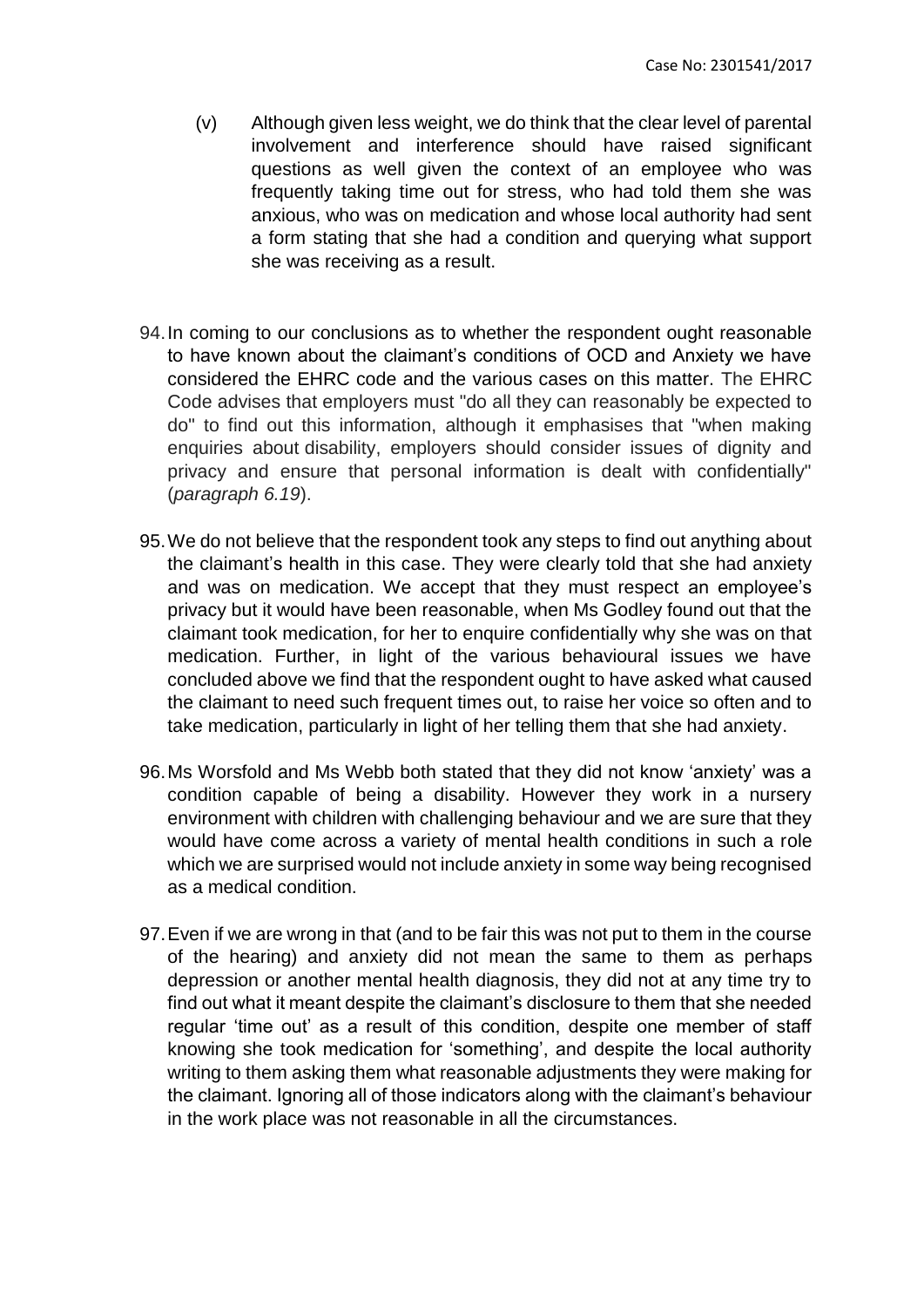- 98.The requirement to make reasonable enquiries was then, in our view, redoubled by the arrival of the Local Authority letter informing them of her anxiety. Their failure to deal with this properly amounts to a failure to do all that could reasonably be expected of them in the circumstances.
- 99.Our conclusions follow the EAT's reasoning and findings in *[Department of Work](https://uk.practicallaw.thomsonreuters.com/D-007-2030?originationContext=document&transitionType=PLDocumentLink&contextData=(sc.Default))  [and Pensions v Hall UKEAT/0012/05](https://uk.practicallaw.thomsonreuters.com/D-007-2030?originationContext=document&transitionType=PLDocumentLink&contextData=(sc.Default))*. The EAT upheld a tribunal's decision that an employer should have known about an employee's disability even though she had not specifically informed the employer that she was disabled.
- 100. We also consider that this case can be distinguished from the cases where employers have not reasonably known about an employee's condition. This is not a situation such as in Wilcox v Birmingham CAB Services Ltd UKEAT/0293/1 where the employee refused to provide access to medical records or denied that they had a condition. The reverse is true. The claimant told them that she had conditions and that she took medication. Further the local authority told them in writing that she had anxiety and yet they failed to take any action whatsoever to investigate this further.
- 101. The most recent case on this matter, Donelien v Liberata UK Ltd [2018] EWCA Civ 129, the Court of Appeal found that the employer had taken reasonable steps such as asking further questions of its Occupational Health advisers regarding the employee's health and had held appropriate return to work meetings. They had not 'rubber stamped' the advice of their doctors but come to their own conclusion.
- 102. However in this case, the employer made no conclusions because they made no enquiries but appeared to either wilfully or ignorantly ignore the various indicators that demonstrated that the claimant was diagnosed with the conditions of anxiety and OCD.
- 103. We go on to consider whether they ought reasonably to have know about the substantial disadvantage that any provision criterion or practice (PCP) might have placed the claimant in when considering the PCPs and reasonable adjustments below.

# **Was there a provision, criterion or practice applied by the respondent namely:**

- **(i) Not to allow employees to be accompanied to meetings and**
- **(ii) Not to hold meetings with an employee's chosen companion after the employee had resigned**
- 104. We have found that it was breach of the respondent's contractual policies to hold meetings with the claimant without notice, without the right to be accompanied and to give her a written warning.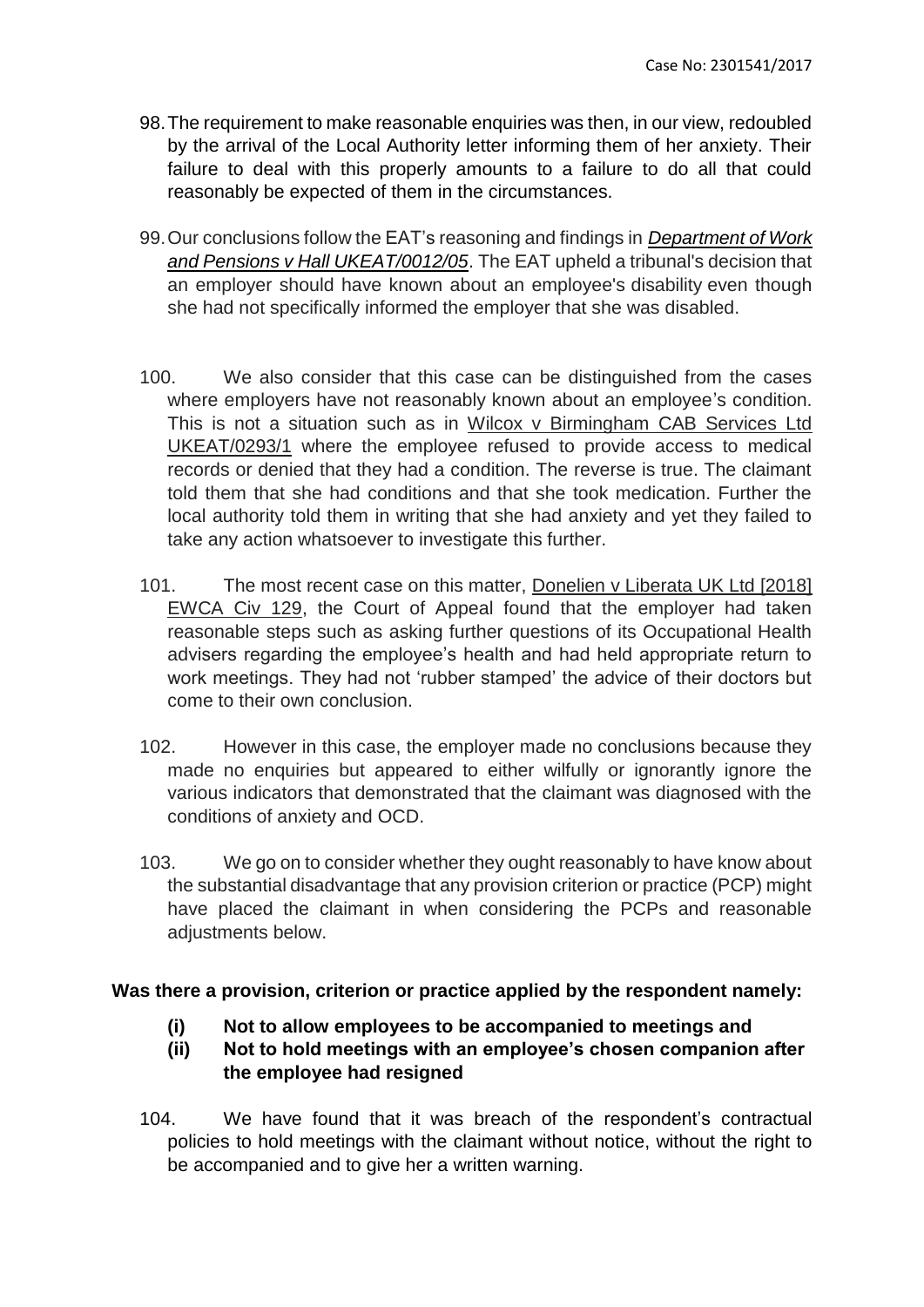- 105. We find that this was a practice given that both Ms Webb and Ms Worsfold stated in evidence that they did not know that they were acting in breach of their policies when they convened the back to work meeting and the subsequent appeal against the written warning. They would have followed this process in the same way for anyone returning to work after sick leave and triggering the sickness absence meetings as per their policies. The fact that they could not recall whether they did this for others before realising it was the wrong procedure is irrelevant. They were clear that they thought they were following the correct procedure at the time. The fact that Ms Webb tried to state that this was not a disciplinary meeting despite a disciplinary sanction being meted out at the end, shows that at this time their practice was to hold return to work meetings where sanctions were applied without notice and therefore in a way that meant that the claimant could in effect not be accompanied.
- 106. We therefore conclude that the practice of holding the meetings without notice and therefore without giving the claimant the opportunity to be accompanied amounts to a PCP in these circumstances.
- 107. We do not accept the respondent's evidence and submissions that had the claimant asked she would have been allowed to be accompanied as demonstrating that this PCP did not exist. Had the respondents been aware of the proper process and applied their procedure the claimant would have been informed of her right to be accompanied and she could have asked. The fact that they applied a different procedure does not mean it is not capable of being a practice.
- 108. The second PCP relied upon is the failure of the respondent to meet with Dr Coulton after she had resigned. Dr Coulton wrote to the respondent requesting a meeting with the respondent on 17 May 2017 (pg 380). This request is after the claimant had resigned and after her job offer at Banana Moon nursery was withdrawn because of the reference provided by the respondent. The claimant wanted to be able to rescind her resignation because she could not move on. Dr Coulton wanted to discuss this situation with the respondent. He specifically asked them not to tell the claimant about his letter. The respondent did not respond but wrote to the claimant on 22 May 2017 accepting the claimant's resignation , informing her that the written warning was being removed from her record and giving her last date of employment with them as 26 May 2017.
- 109. We conclude that this was a one-off decision by the respondent in these circumstances. They chose not to engage with the claimant's father and this does not amount to a PCP. We agree with the respondent's counsel's submissions on this point that this is more akin to a reasonable adjustment being sought than a PCP in itself. Further this decision was a decision made in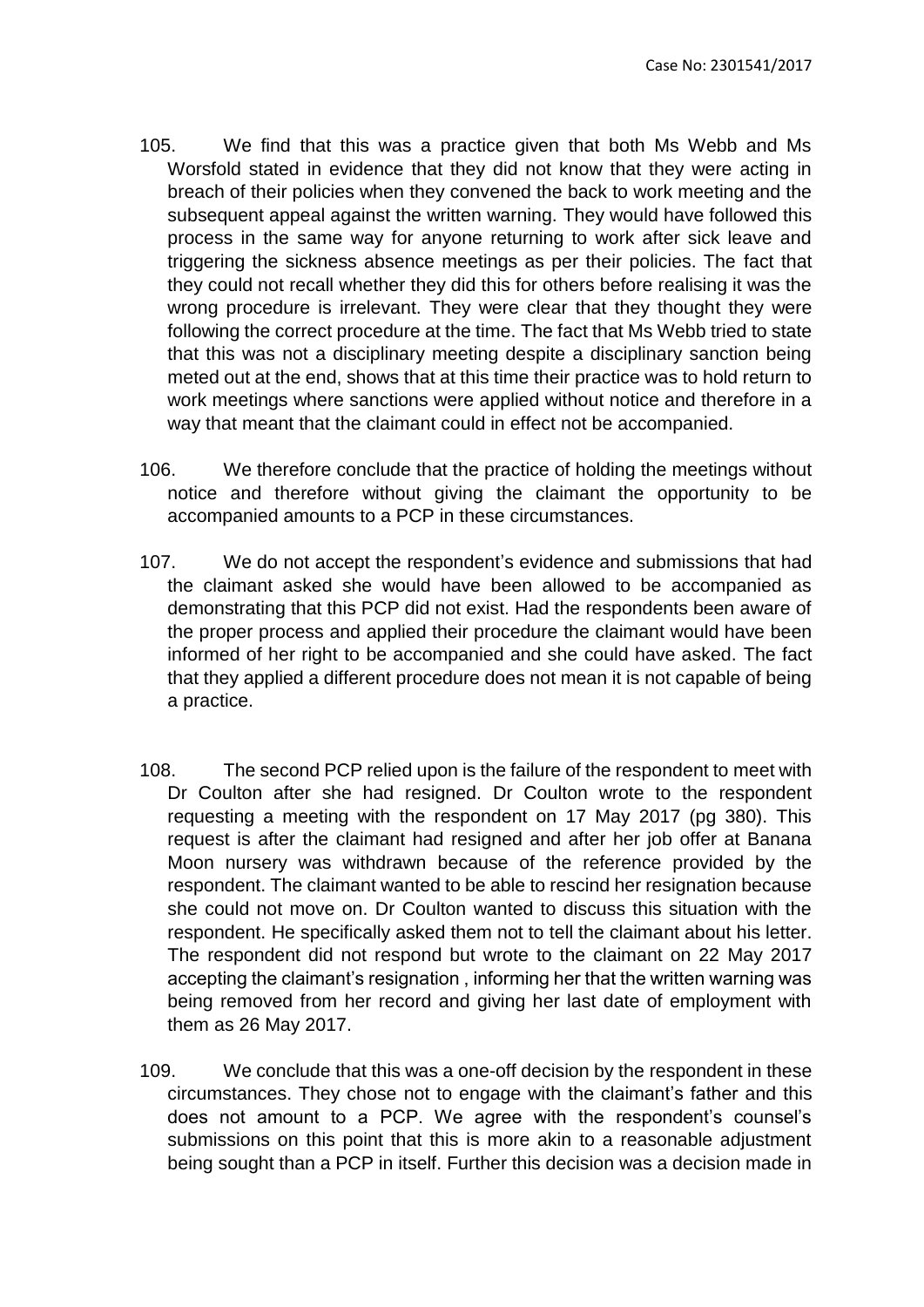response to a very specific set of circumstances rather than a policy or practice. The respondent decided that they could not meet with the claimant's father when she herself had not requested it and appeared not to know about it and when they had had multiple difficulties with the respondent's father prior to this point albeit not as many as they were to have in the following weeks. We conclude that this is not capable of being a provision criteria or practice. This was a decision made in a unique set of circumstances.

# **If the PCPs were applied by the respondent was the claimant placed at a substantial disadvantage in comparison to a person who was not disabled? The claimant says that she was disadvantaged because her condition means that she was unable to deal with meetings on her own.**

- 110. We find that the respondent's PCP where the claimant could not in fact be accompanied at the relevant meetings did place her a substantial disadvantage compared to someone without anxiety and OCD. It is acknowledged that many employees find meetings where disciplinary action is taken very stressful. This is no doubt compounded when it happens without notice or the right to be accompanied and a condition of anxiety and OCD must make a situation such as this worse.
- 111. We conclude that had the respondent properly taken steps to investigate the claimant's conditions, then they could reasonably have been expected to understand that having a meeting at which a disciplinary sanction is given out, without being accompanied, would place the claimant at a significant disadvantage when compared to someone without that condition.
- 112. The respondent submitted that the claimant was not placed at a disadvantage because she would not have raised anything differently because she was fixated with the fact that her sickness was legitimate and that any sanction was therefore unfair. However we do not accept that. We find that it is perfectly possible that had the claimant been accompanied by another member of staff or possibly even her father given that at that point his relationship with the employer was not as strained, she would have been enabled to ask for the correct policies and had the opportunity to put forward points which would have flagged that the respondent was not following its own procedure regarding sickness absence warnings.
- 113. The respondent stated that the claimant was able to articulate her thoughts but it is probable that had she been accompanied she would have been able to do so better or her companion would have been able to consider the situation more clearly. The respondent noted that the claimant shrugged a lot in the meetings thus, they thought, indicating that she did not really care what was happening or have any response to things. The claimant stated in evidence that she shrugged because she was anxious and did not know how to respond to questions. Had she been accompanied this could have been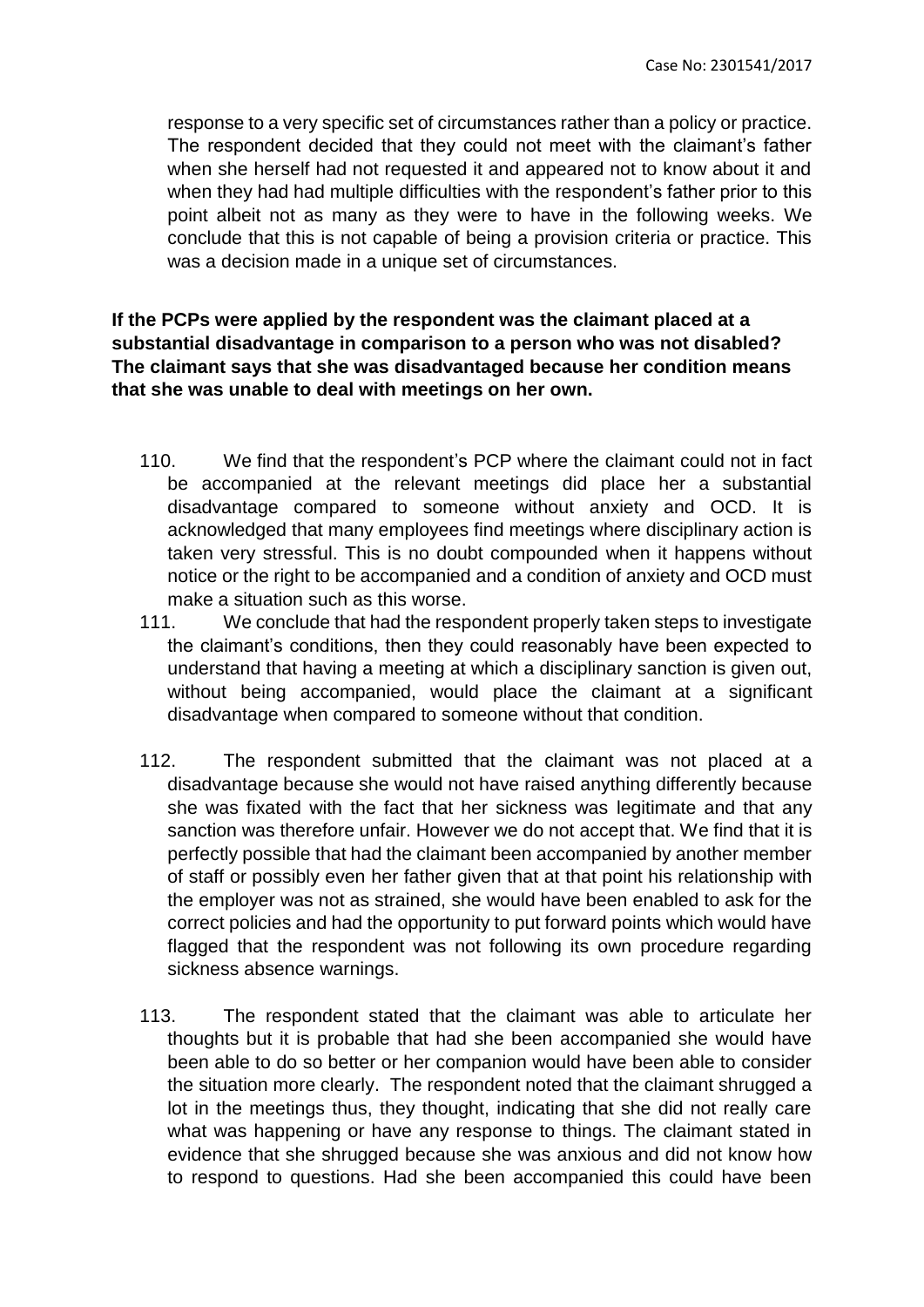different. It is not a great reach to think that had she been accompanied she or her companion would have asked why she was being disciplined and what the policy for sickness absence/return to work meetings was whereas her anxiety prevented her from engaging with the process on that level.

#### 114. **Was it a reasonable adjustment to**:

#### **(i) Allow the claimant to be accompanied to the meetings**

We consider that this would have been a reasonable adjustment particularly given that it was in their written policy and ought to have been what happened in any event. The adjustment would have alleviated the disadvantage.

#### **(ii) To hold a meeting with her chosen companion (her father) after she had resigned.**

This was pleaded as a reasonable adjustment as well as a PCP. We do not conclude that this was a reasonable adjustment in the circumstances. The claimant's father by this time had soured relations considerably with the respondent in terms of his dealings with them about the payslips. His letter requesting this adjustment specifically states that they should not communicate with the claimant about the matter and in those circumstances, we consider that it was probably appropriate for the respondent to refuse to meet given the parameters he placed around that meeting and the reasons for it. Had the claimant written and asked to be accompanied and a dialogue engaged with about the possibility of being accompanied by an outside third party where relations were not already strained, then our conclusion might have been different.

# **(iii) Conducting the disciplinary, appeal or grievance meeting in a way which does not disadvantage or patronise me.**

We conclude that the respondent ought to have given the claimant notice of both hearings in order to be able to prepare and that this failure clearly disadvantaged her as she would have been able to prepare in a way that alleviated any anxiety and allowed her to think things through and ask for any policies. This adjustment could have alleviated any disadvantage she suffered as a result of not being accompanied.

We think it would have been reasonable for the respondents not to tell the claimant to eat properly. Their actions disadvantaged her on the basis that her anxiety affected her confidence and their failure to treat her respectfully as an adult when she suffered from anxiety would have exacerbated that. She has said that her anxiety and OCD meant that she sometimes struggled to communicate. The respondents and notes said that she shrugged in response to some points and we believe that this inability to properly communicate when faced with difficult and critical comments is disadvantageous.

# **(iv) Explaining the significance and potential consequences of disciplinary hearings**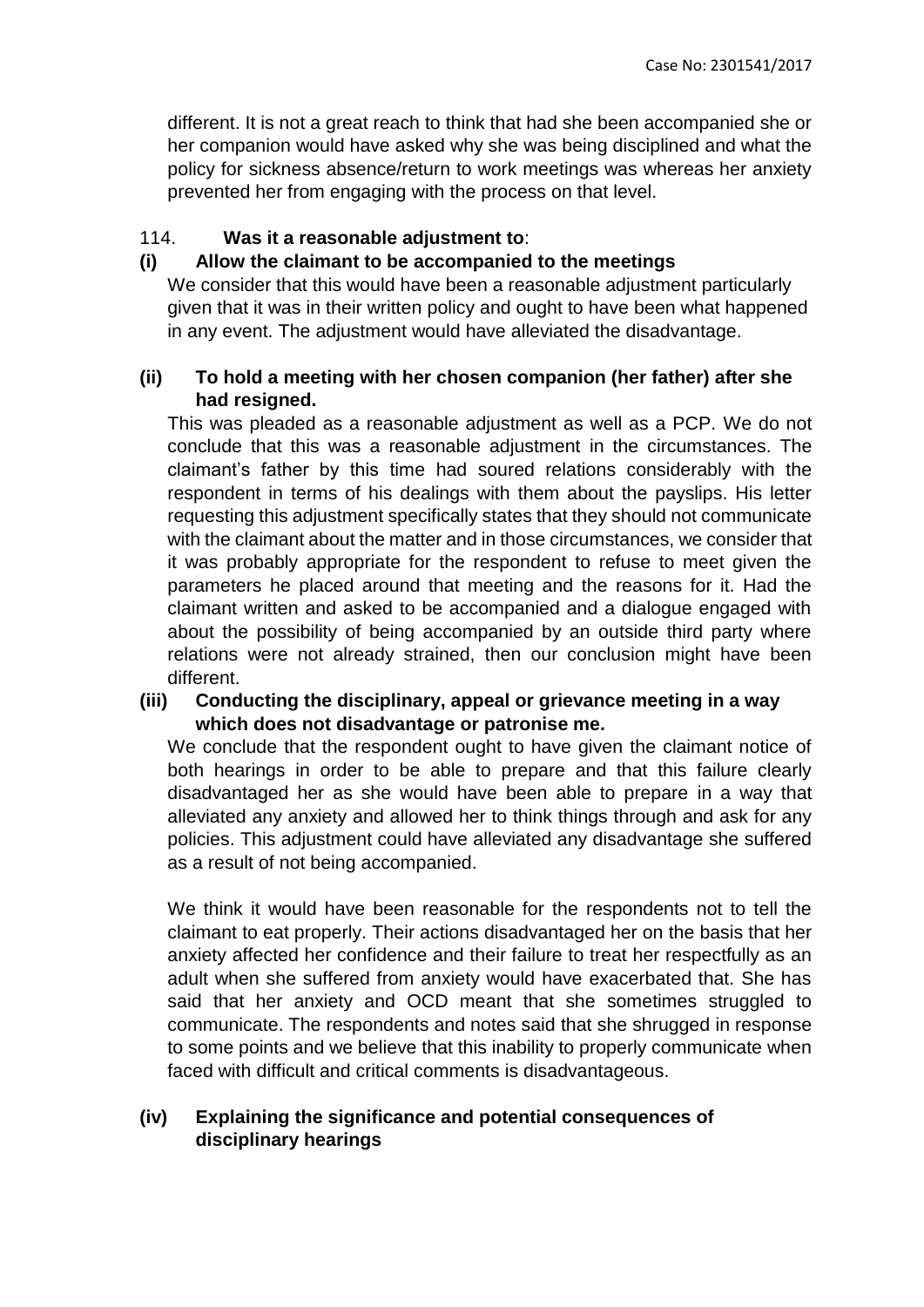We believe that this would have been a reasonable adjustment. Had the respondent explained the purposes of the meeting and again allowed the claimant time to process this information, it would have enabled her to be less anxious and to take part properly in the meetings in circumstances where she was not being accompanied.

**(v) Ensuring that the minutes of the disciplinary appeal or grievance meeting were properly recorded and a written copy of the minutes given to me as soon as possible after the meeting so that I was clear of the decision, what was expected of me in the future, and what action I was entitled to take after the meeting.** 

It follows that if the PCP being applied meant that the claimant was not allowed to be accompanied then it follows that her having the minutes of the meeting soon after would have assisted her in preparing her appeal and understanding what the implications of the situation were for her. It is common knowledge that in stressful situations, such as a disciplinary meeting or return to work meeting, people do not always take in all the information given to them at that meeting. Someone suffering from anxiety could, we believe, suffer more from that and had the claimant had access to the minutes she may have been able to properly consider what had happened and seek assistance. However, the claimant submitted a full appeal and the minutes of the meeting would not have assisted that process.

#### **(vi) Ensuring that formal procedures were followed properly**

It is harder for someone with anxiety to deal with incidents that happen outside the rules. We find that had the respondent followed its policies correctly the claimant would have been accompanied at the meeting and would not in any event have received a written warning and therefore no disadvantage would have occurred.

**(vii) Disciplinary appeal and grievance meetings are conducted with a fair degree of flexibility**

The claimant did not address the tribunal as to what flexibility she required that has not already been pleaded above. We therefore cannot find that something as vague as this amounts to a reasonable adjustment.

**(viii) Sufficient notice given of disciplinary appeal and grievance meetings is given so that I am able to prepare in advance.**

This would have been a reasonable adjustment and is dealt with above. above.

**(ix) Full and detailed information of the disciplinary, appeal and grievance meetings is given in advance.**

Yes all policies ought to have been given and would have alleviated the disadvantage suffered by not being allowed to be accompanied at the meeting.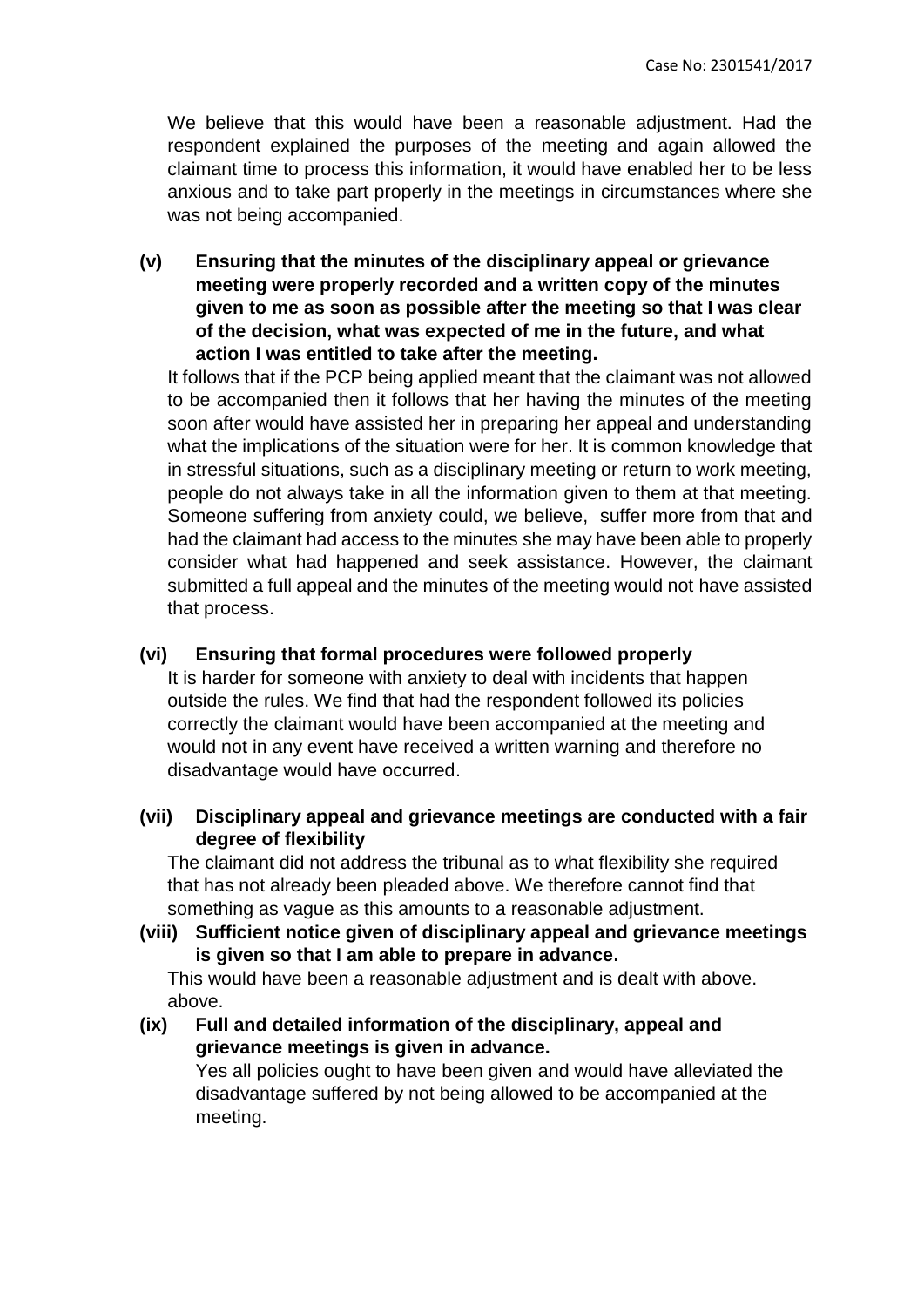- 115. It is our finding that the respondent's failure to make those reasonable adjustments to their policy of conducting return to work/disciplinary meetings without allowing her to be accompanied directly resulted in the claimant receiving a written warning. We have concluded that the written warning was a material part of the reasons as to why the Banana Moon job offer was rescinded. We consider it extremely improbable that the offer would have been rescinded had the claimant had a clean disciplinary record as the remainder of the reference was unremarkable albeit not a glowing reference.
- 116. Although we have accepted that the telephone call between Ms Godley and those seeking the reference was not solely about the written warning, we believe it is more likely than not that clarification about her employability would not have been sought had she had a clean disciplinary record. Whilst we acknowledge that further information was sought and other parts of the reference were less than brilliant, they were not that negative and we conclude that the existence of a formal written warning had a decisive negative impact.

#### Victimisation

- 117. The protected act relied upon by the claimant was her ET1 dated 20 June 2017. During the hearing it became apparent that the claimant was also relying upon her threat to take legal action in the letter dated 24 May 2017. The respondent admitted that both are capable of being protected acts within the meaning of section 27(2) Equality Act 2010 and we agree.
- 118. The detriments relied upon by the claimant are:
- (i) The allegedly unfair reference given to other nurseries namely Banana Moon, Daisy Chain and Tinies.
- (ii) The DBS referral on 15 June 2017.
- 119. The ET1 was submitted on 20 June after all the references referred to above were provided and after the DBS referral. We therefore find that none of the detriments occurred because of that protected act.
- 120. The reference provided to Banana Moon/Tinies predates the threat of legal action in the letter dated 24 May 2017 so cannot have occurred because of the threat of legal action contained therein.
- 121. The Daisy Chain reference post-dates that letter. However in the reference provided to Daisy Chain they have removed any reference to the written warning. The claimant stated that although they did not make any negative comments or include the written warning, they provided a factual only reference which did not comply with the references required for people working in childcare.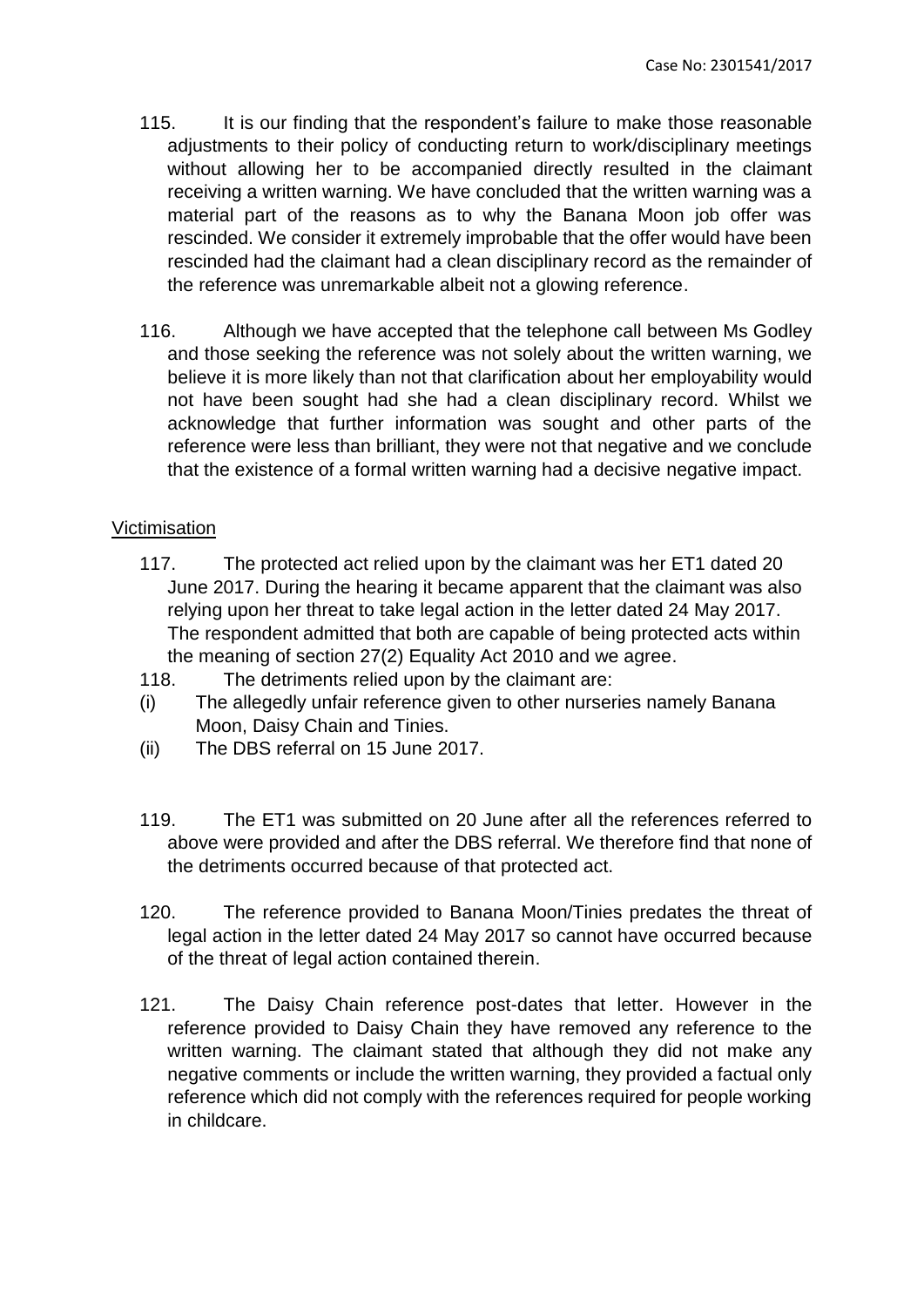- 122. We conclude that the reason a factual only reference was provided to Daisy Chain was the fact that the claimant had been referred to DBS as a result of the child escaping. We do not believe that it was as a result of the threat of legal action in the letter dated 24 May.
- 123. The respondent was faced with a decision as to whether to disclose that they had made the DBS referral which had not yet been concluded, or give no information at all, otherwise they felt that they could have been misleading to the next employer. They chose the latter. Whilst we accept that this may have been in breach of the industry norm in childcare we do not think that it arose in any way because of the claimant's threat to take possible legal action. The issues surrounding the DBS referral and the concerns raised about the previous reference were more important at that time than the possibility of possible legal action.
- 124. The DBS referral arose from the very difficult situation of the child escaping. Whilst a huge amount of tribunal time was spent examining photos and maps of the nursery, we conclude that the investigation into the child's escape was reasonable in all the circumstances. Whilst we accept that the claimant and her father will never accept any responsibility, we have no evidence to suggest that the nursery's investigation and conclusions were unreasonable and as per our factual findings above we believe that Ms Worsfold's investigation was reasonable in all the circumstances.
- 125. We accept Ms Worsfold's evidence that in those circumstances and in accordance with LADO advice they have to refer to DBS. That DBS referral took place before the ET1 and only when they had a vague threat of legal action from the claimant's father. We conclude that it was clear from all the evidence given that this was an incredibly emotional and worrying time for all the staff at the nursery given the significant implications of the child's escape. We do not believe that it was unreasonable for them to make the referral given their conclusions and their conclusions were based on a reasonable investigation. We therefore do not conclude that it occurred as a result of the claimant or her father's threat of legal action in the letter dated 24 May 2017.

#### Harassment

126. The claimant says that the unwanted conduct relating to her disability was:

(i) **The manner in which the return to work meeting on the 16th March 2017 was conducted**.

We do not find that the failure to give notice or disallow her accompaniment was related to her disability. It placed her at a disadvantage but was not related to her anxiety or OCD.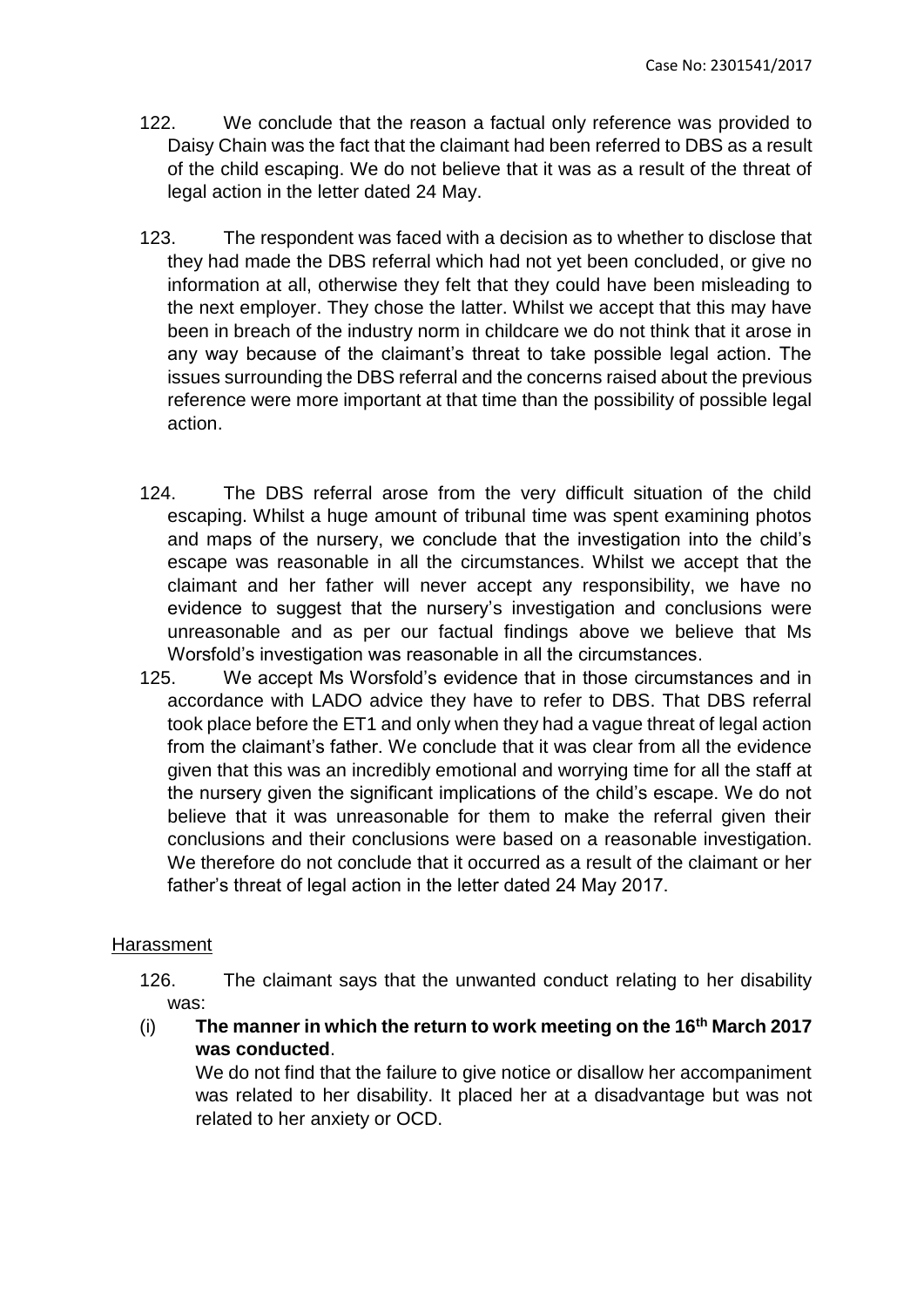- (ii) **On an occasion the claimant was told in a very patronising manner that if she had flu she should be at home in bed**. We do not find that this comment, if it happened, related to her disability. The comment related to the fact that they were in a childcare environment and that if someone was ill they should not be coming into work. We do not find that it was said in a patronising manner simply that she was told to go home if she was ill which is reasonable in the circumstances and not related to her anxiety or OCD.
- (iii) **When the claimant has asked her father to help her she was told by the respondent that she was old enough to stand on her own two feet and not involve her father.**

We find that the various references made to the claimant to stand on her own two feet and do things for herself is related to her anxiety and OCD. She clearly needs additional support and guidance from her parents because of her disabilities and inferring that she was being 'pathetic' for needing his help could amount to hostile or degrading treatment or have that effect. Whilst we make this finding we also accept that the way in which the claimant's father had conducted himself in all his interactions with the nursery meant that it was reasonable for them to not want to have to deal with him.

# (iv) **On the 24th May 2017 she was told off for using her mobile phone.**

We do not find that this related to her disability. This related to the fact that she was breaching a very clear policy that staff could not use their phones whilst at work. We do not accept Dr Coulton's submissions that because she was in the toilet she was not at work. The situation was highly charged and the claimant knew that she should not have been calling her father. Otherwise she would not have gone to the toilet to do so.

# (v) **Being told by the respondent at the appeal hearing that perhaps she should look for another job outside childcare since she was not very good with children.**

We were provided with no evidence that criticism of the claimant's performance at work was either frequent or related to her disability. In any event we have concluded that this comment did not occur as there is no evidence to support that the respondent felt the claimant was not capable of carrying out her job and it therefore we prefer the evidence of the respondent in this regard.

**(vi) On dates unknown the claimant says she was made to feel guilty when she asked to rearrange her shift so she could attend hospital for venesection.**

We were given no information as to how this procedure related to her anxiety or OCD and therefore conclude that it is not related to her disability.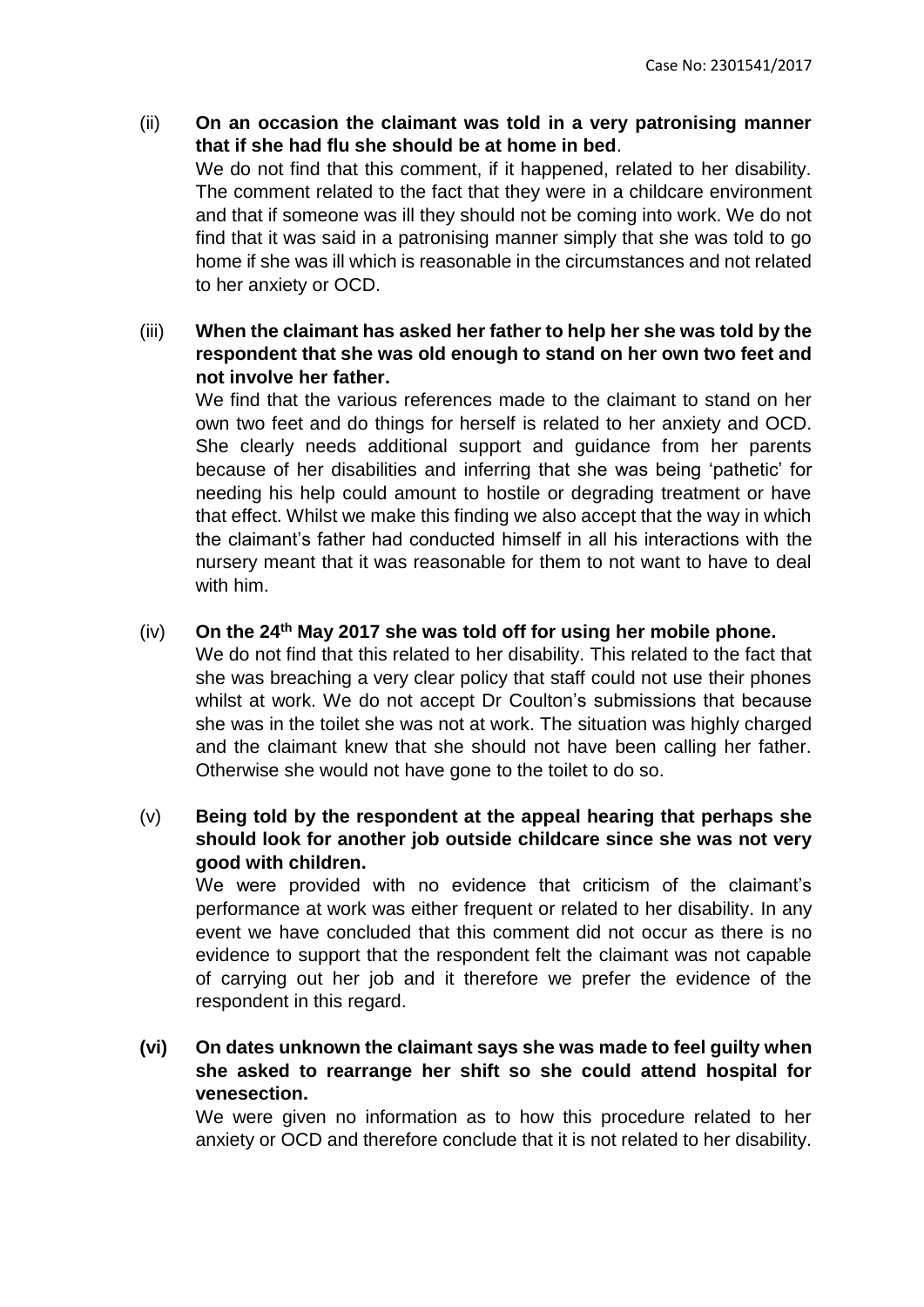She did not give details of how she was made to feel guilty nor why or how it related to her anxiety or OCD.

(vii) **Not being allowed to take a full week's holiday during February or March 2017**.

We were not told how this incident related to her disability. We understand that she wanted to be able to take leave to spend time with her mother but it is not apparent how this refusal relates to her anxiety or OCD.

# **(viii) The Claimant was picked on in relation to how she did things.**

There was no evidence provided of the claimant being constantly criticised and picked on by staff for the respondent. The claimant's witness evidence gave very little detail of this and it was not put to the respondent's witnesses that they behaved in this way towards the claimant. We therefore had insufficient evidence to conclude either that this happened and in particular whether it related to her disability.

- 127. In relation to the one issue we have found relates to her disability, namely that she was told to stand on her own two feet and that she should not involve her parents so much we have considered whether it had the purpose or effect of creating an intimidating hostile degrading humiliating or offensive for the claimant. We do not believe that the respondents deliberately wanted to humiliate or offend the claimant or create a hostile or degrading environment for her. We believe that their comments were intended to try and minimise the amount of time they had to deal with Dr Coulton and impress upon her the importance of her complying with their rules as opposed to her parents (e.g. she should have called in sick not her mother).
- 128. Nonetheless, the claimant obviously does depend on her parents for support because of her anxiety and OCD. The respondent witnesses' various comments regarding her apparent inability to manage some aspects of her life alone, particularly when said in a manner which was not supportive but was either in frustration (the issue regarding payslips) or in a context where she was being disciplined (her mother calling in sick for her) could, objectively, have had the effect of creating a hostile, intimidating or degrading environment because it meant that she was made to feel bad for needing her parents to support her.
- 129. We therefore conclude that in relation to the sole issue of the respondent's comments about her having to stand on her own two feet and not allow her father to become involved amount to an act of harassment on grounds of disability.
- 130. The tribunal was not given sufficient information to make a finding in relation to remedy and therefore a remedy hearing will now be listed.